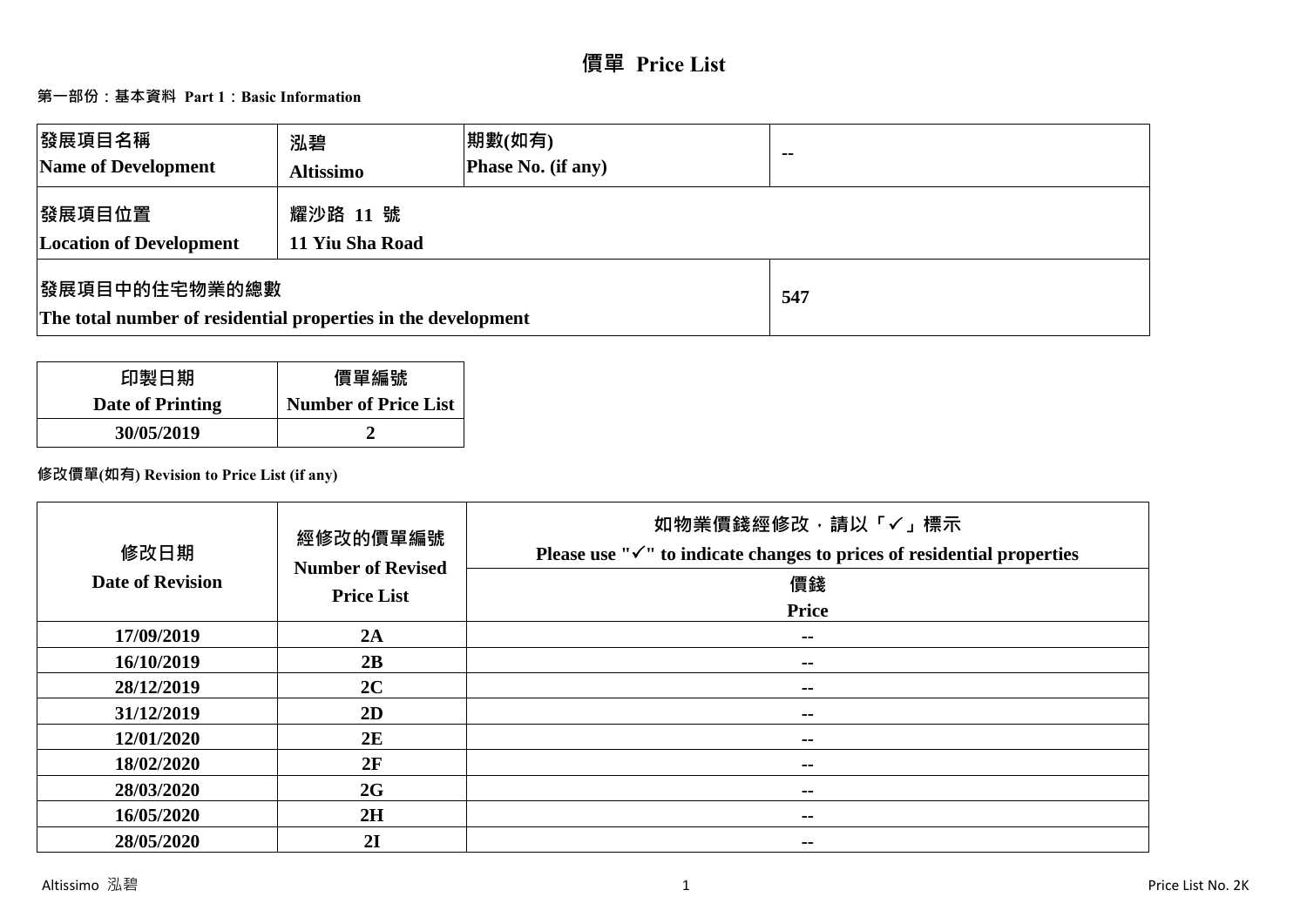| <b>27/06/</b><br>л.<br>- | - -<br>∠ພ           | ---           |
|--------------------------|---------------------|---------------|
| $\sqrt{ }$               | $\sim$ $\sim$<br>4D | $\sim$ $\sim$ |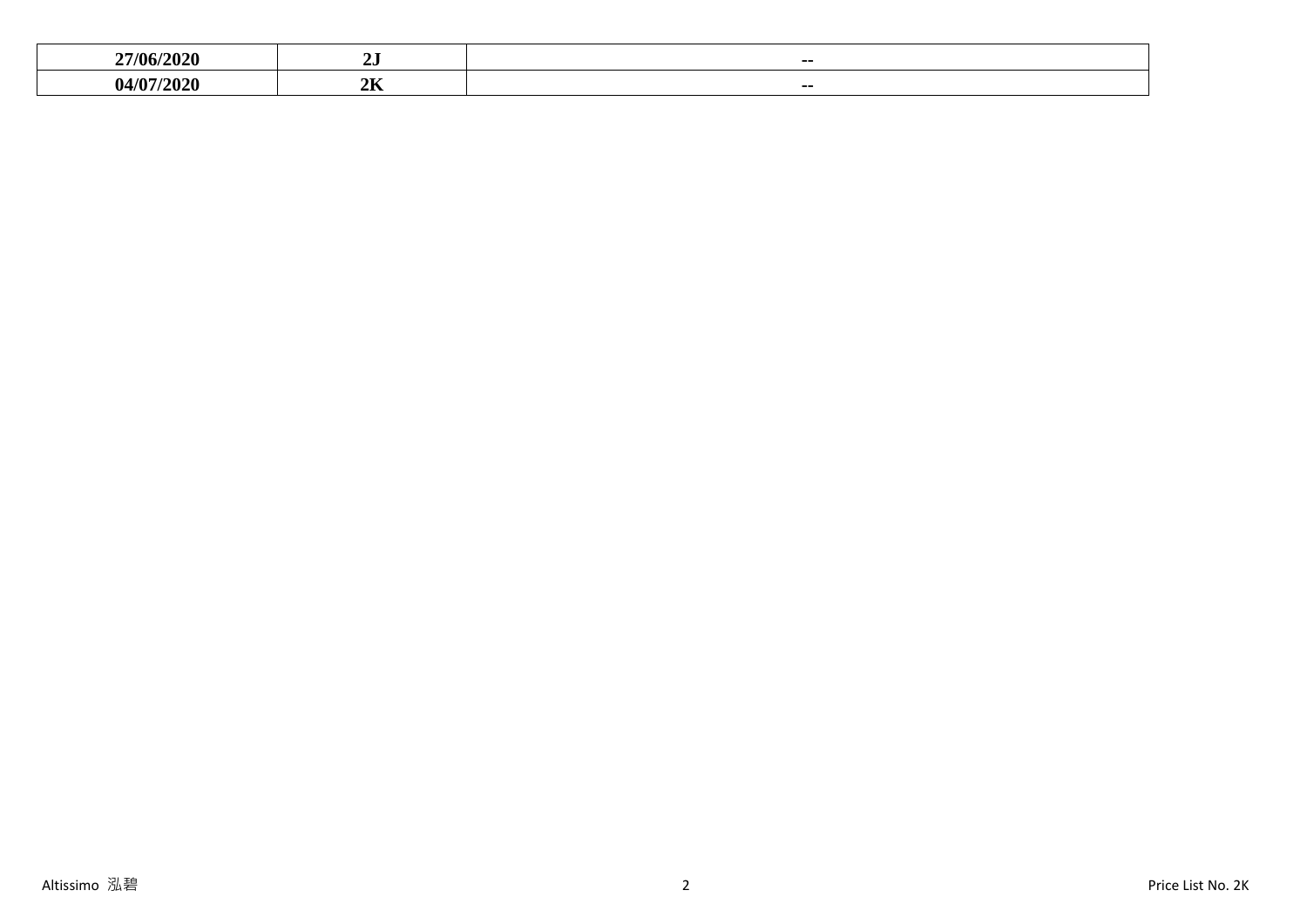# 第二部份:面積及售價資料 Part 2: Information on Area and Price

|                           | 物業的描述<br>Description of<br><b>Residential Property</b> |            | 實用面積<br>(包括露台,工作平台及陽台 如有)<br>平方米(平方呎)                                                                 | 售價(元)      | 實用面積<br>每平方米/呎售價<br>元·每平方米                                                     |                                            |                     |    |                          | 平方米(平方呎)<br>sq. metre (sq. ft.) | 其他指明項目的面積(不計算入實用面積)     |            | Area of other specified items (Not included in the Saleable Area) |               |            |
|---------------------------|--------------------------------------------------------|------------|-------------------------------------------------------------------------------------------------------|------------|--------------------------------------------------------------------------------|--------------------------------------------|---------------------|----|--------------------------|---------------------------------|-------------------------|------------|-------------------------------------------------------------------|---------------|------------|
| 大廈<br>名稱<br>Block<br>Name | 樓層<br>Floor                                            | 單位<br>Unit | Saleable Area<br>(including balcony, utility platform and<br>verandah, if any)<br>sq. metre (sq. ft.) | Price (\$) | (元·每平方呎)<br>Unit Rate of Saleable Area<br>\$ per sq. metre<br>$$$ per sq. ft.) | 空調機房<br>Air-<br>Conditioning<br>plant room | 窗台<br>Bay<br>window | 閣樓 | 平台<br>Cockloft Flat roof | 花園<br>Garden                    | 停車位<br>Parking<br>space | 天台<br>Roof | 梯屋<br>Stairhood                                                   | 前庭<br>Terrace | 庭院<br>Yard |
| T1                        |                                                        | D          | 48.293 (520)<br>露台 Balcony: 2.000 (22);<br>工作平台 Utility Platform: 1.500 (16)                          | 9,629,000  | 199, 387 (18,517)                                                              |                                            |                     |    |                          |                                 |                         |            |                                                                   |               |            |
| T1                        |                                                        | ${\bf E}$  | 46.810 (504)<br>露台 Balcony: 2.000 (22);<br>工作平台 Utility Platform: $0.000(0)$                          | 9,800,000  | 209,357 (19,444)                                                               |                                            |                     |    |                          |                                 |                         |            |                                                                   |               |            |
| T1                        | $\overline{2}$                                         | D          | 48.293 (520)<br>露台 Balcony: 2.000 (22);<br>工作平台 Utility Platform: 1.500 (16)                          | 9,648,000  | 199,781 (18,554)                                                               |                                            |                     |    |                          |                                 |                         |            |                                                                   |               |            |
| T1                        | 2                                                      | ${\bf E}$  | 46.810 (504)<br>露台 Balcony: 2.000 (22);<br>工作平台 Utility Platform: 0.000 (0)                           | 9,820,000  | 209,784 (19,484)                                                               |                                            |                     |    |                          |                                 |                         |            |                                                                   |               |            |
| T1                        | 3                                                      | D          | 48.293 (520)<br>露台 Balcony: 2.000 (22);<br>工作平台 Utility Platform: $1.500(16)$                         | 9,686,000  | 200,567 (18,627)                                                               |                                            |                     |    |                          |                                 |                         |            |                                                                   |               |            |
| T1                        | 3                                                      | Ε          | 46.810 (504)<br>露台 Balcony: 2.000 (22);<br>工作平台 Utility Platform: $0.000(0)$                          | 9,839,000  | 210,190 (19,522)                                                               |                                            |                     |    |                          |                                 |                         |            |                                                                   |               |            |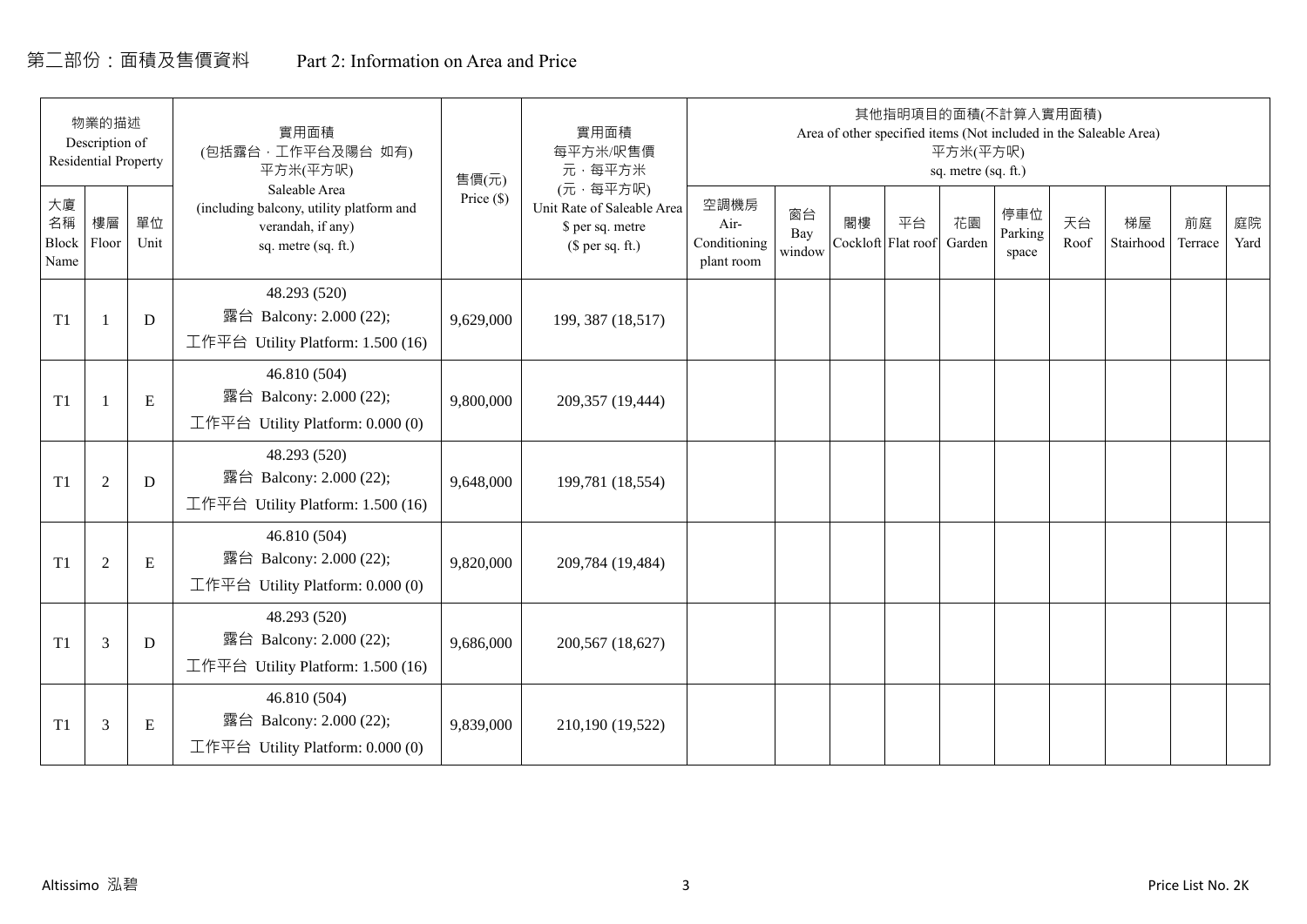|                                 | 物業的描述<br>Description of<br><b>Residential Property</b> |            | 實用面積<br>(包括露台,工作平台及陽台 如有)<br>平方米(平方呎)                                                                 | 售價(元)        | 實用面積<br>每平方米/呎售價<br>元·每平方米                                                     |                                            |                     |                          | 其他指明項目的面積(不計算入實用面積)<br>Area of other specified items (Not included in the Saleable Area) | 平方米(平方呎)<br>sq. metre (sq. ft.) |                         |            |                 |               |            |
|---------------------------------|--------------------------------------------------------|------------|-------------------------------------------------------------------------------------------------------|--------------|--------------------------------------------------------------------------------|--------------------------------------------|---------------------|--------------------------|------------------------------------------------------------------------------------------|---------------------------------|-------------------------|------------|-----------------|---------------|------------|
| 大廈<br>名稱<br>Block Floor<br>Name | 樓層                                                     | 單位<br>Unit | Saleable Area<br>(including balcony, utility platform and<br>verandah, if any)<br>sq. metre (sq. ft.) | Price $(\$)$ | (元·每平方呎)<br>Unit Rate of Saleable Area<br>\$ per sq. metre<br>$$$ per sq. ft.) | 空調機房<br>Air-<br>Conditioning<br>plant room | 窗台<br>Bay<br>window | 閣樓<br>Cockloft Flat roof | 平台                                                                                       | 花園<br>Garden                    | 停車位<br>Parking<br>space | 天台<br>Roof | 梯屋<br>Stairhood | 前庭<br>Terrace | 庭院<br>Yard |
| T1                              | 5                                                      | D          | 48.293 (520)<br>露台 Balcony: 2.000 (22);<br>工作平台 Utility Platform: 1.500 (16)                          | 9,763,000    | 202,162 (18,775)                                                               |                                            |                     |                          |                                                                                          |                                 |                         |            |                 |               |            |
| T1                              | 5                                                      | E          | 46.810 (504)<br>露台 Balcony: 2.000 (22);<br>工作平台 Utility Platform: 0.000 (0)                           | 9,858,000    | 210,596 (19,560)                                                               |                                            |                     |                          |                                                                                          |                                 |                         |            |                 |               |            |
| T1                              | 6                                                      | D          | 48.293 (520)<br>露台 Balcony: 2.000 (22);<br>工作平台 Utility Platform: 1.500 (16)                          | 9,821,000    | 203,363 (18,887)                                                               |                                            |                     |                          |                                                                                          |                                 |                         |            |                 |               |            |
| T1                              | 6                                                      | E          | 46.810 (504)<br>露台 Balcony: 2.000 (22);<br>工作平台 Utility Platform: 0.000 (0)                           | 9,898,000    | 211,451 (19,639)                                                               |                                            |                     |                          |                                                                                          |                                 |                         |            |                 |               |            |
| T1                              | $\overline{7}$                                         | D          | 48.293 (520)<br>露台 Balcony: 2.000 (22);<br>工作平台 Utility Platform: 1.500 (16)                          | 10,148,000   | 210,134 (19,515)                                                               |                                            |                     |                          |                                                                                          |                                 |                         |            |                 |               |            |
| T1                              | $\,8\,$                                                | D          | 48.293 (520)<br>露台 Balcony: 2.000 (22);<br>工作平台 Utility Platform: $1.500(16)$                         | 10,558,000   | 218,624 (20,304)                                                               |                                            |                     |                          |                                                                                          |                                 |                         |            |                 |               |            |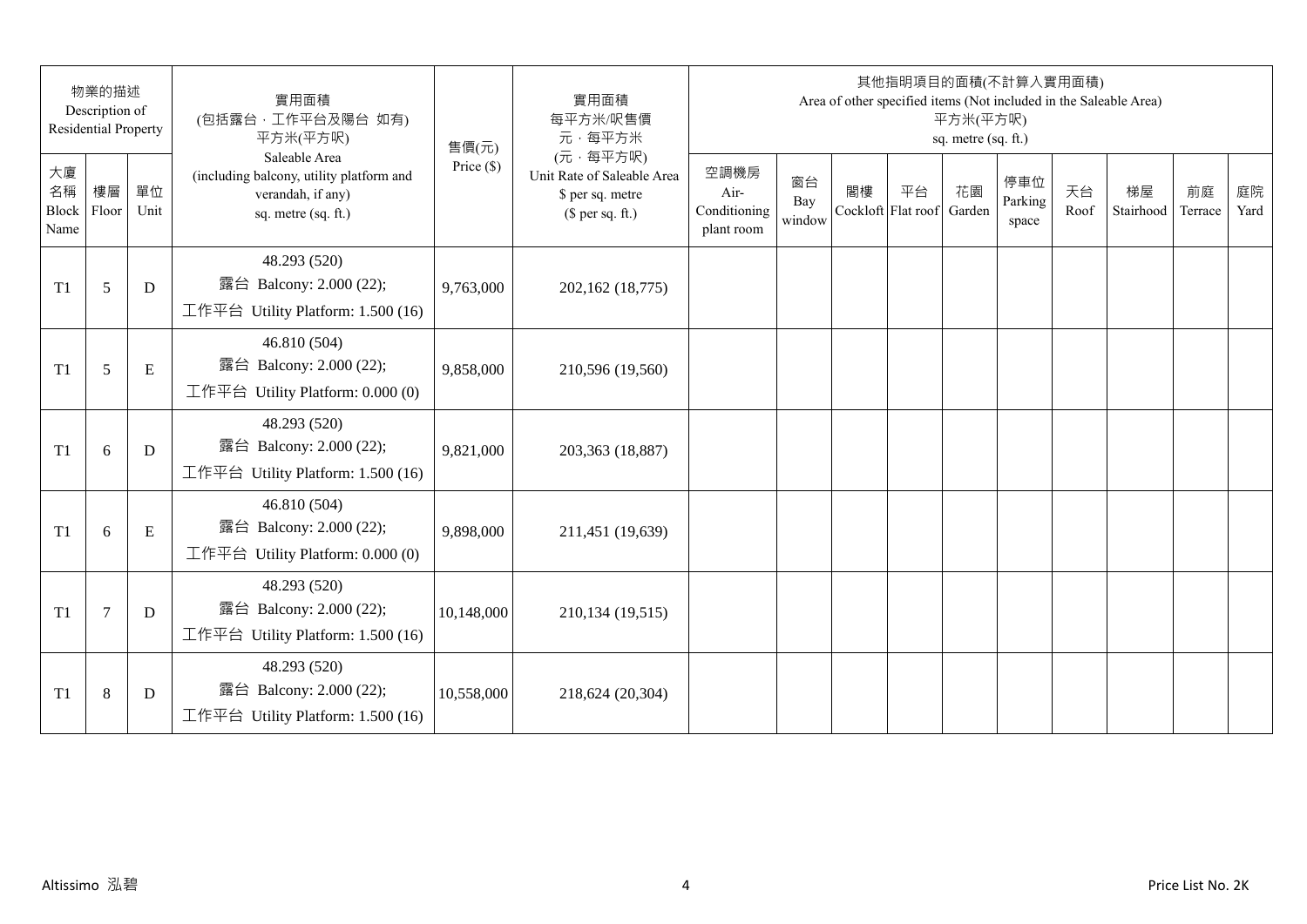|                           | 物業的描述<br>Description of<br><b>Residential Property</b> |            | 實用面積<br>(包括露台,工作平台及陽台 如有)<br>平方米(平方呎)                                                                 | 售價(元)        | 實用面積<br>每平方米/呎售價<br>元·每平方米                                                     |                                            |                     |    | 其他指明項目的面積(不計算入實用面積)      | 平方米(平方呎)<br>sq. metre (sq. ft.) |                         |            | Area of other specified items (Not included in the Saleable Area) |               |            |
|---------------------------|--------------------------------------------------------|------------|-------------------------------------------------------------------------------------------------------|--------------|--------------------------------------------------------------------------------|--------------------------------------------|---------------------|----|--------------------------|---------------------------------|-------------------------|------------|-------------------------------------------------------------------|---------------|------------|
| 大廈<br>名稱<br>Block<br>Name | 樓層<br>Floor                                            | 單位<br>Unit | Saleable Area<br>(including balcony, utility platform and<br>verandah, if any)<br>sq. metre (sq. ft.) | Price $(\$)$ | (元·每平方呎)<br>Unit Rate of Saleable Area<br>\$ per sq. metre<br>$$$ per sq. ft.) | 空調機房<br>Air-<br>Conditioning<br>plant room | 窗台<br>Bay<br>window | 閣樓 | 平台<br>Cockloft Flat roof | 花園<br>Garden                    | 停車位<br>Parking<br>space | 天台<br>Roof | 梯屋<br>Stairhood                                                   | 前庭<br>Terrace | 庭院<br>Yard |
| T1                        | $8\,$                                                  | ${\bf E}$  | 46.810 (504)<br>露台 Balcony: 2.000 (22);<br>工作平台 Utility Platform: $0.000(0)$                          | 10,641,000   | 227,323 (21,113)                                                               |                                            |                     |    |                          |                                 |                         |            |                                                                   |               |            |
| T1                        | 9                                                      | D          | 48.293 (520)<br>露台 Balcony: 2.000 (22);<br>工作平台 Utility Platform: 1.500 (16)                          | 10,558,000   | 218,624 (20,304)                                                               |                                            |                     |    |                          |                                 |                         |            |                                                                   |               |            |
| T1                        | 10                                                     | D          | 48.293 (520)<br>露台 Balcony: 2.000 (22);<br>工作平台 Utility Platform: 1.500 (16)                          | 10,658,000   | 220,695 (20,496)                                                               |                                            |                     |    |                          |                                 |                         |            |                                                                   |               |            |
| T <sub>1</sub>            | 11                                                     | D          | 48.293 (520)<br>露台 Balcony: 2.000 (22);<br>工作平台 Utility Platform: 1.500 (16)                          | 10,708,000   | 221,730 (20,592)                                                               |                                            |                     |    |                          |                                 |                         |            |                                                                   |               |            |
| T <sub>1</sub>            | 12                                                     | D          | 48.293 (520)<br>露台 Balcony: 2.000 (22);<br>工作平台 Utility Platform: 1.500 (16)                          | 10,968,000   | 227,114 (21,092)                                                               |                                            |                     |    |                          |                                 |                         |            |                                                                   |               |            |
| T <sub>1</sub>            | 15                                                     | D          | 48.293 (520)<br>露台 Balcony: 2.000 (22);<br>工作平台 Utility Platform: 1.500 (16)                          | 11,172,000   | 231,338 (21,485)                                                               |                                            |                     |    |                          |                                 |                         |            |                                                                   |               |            |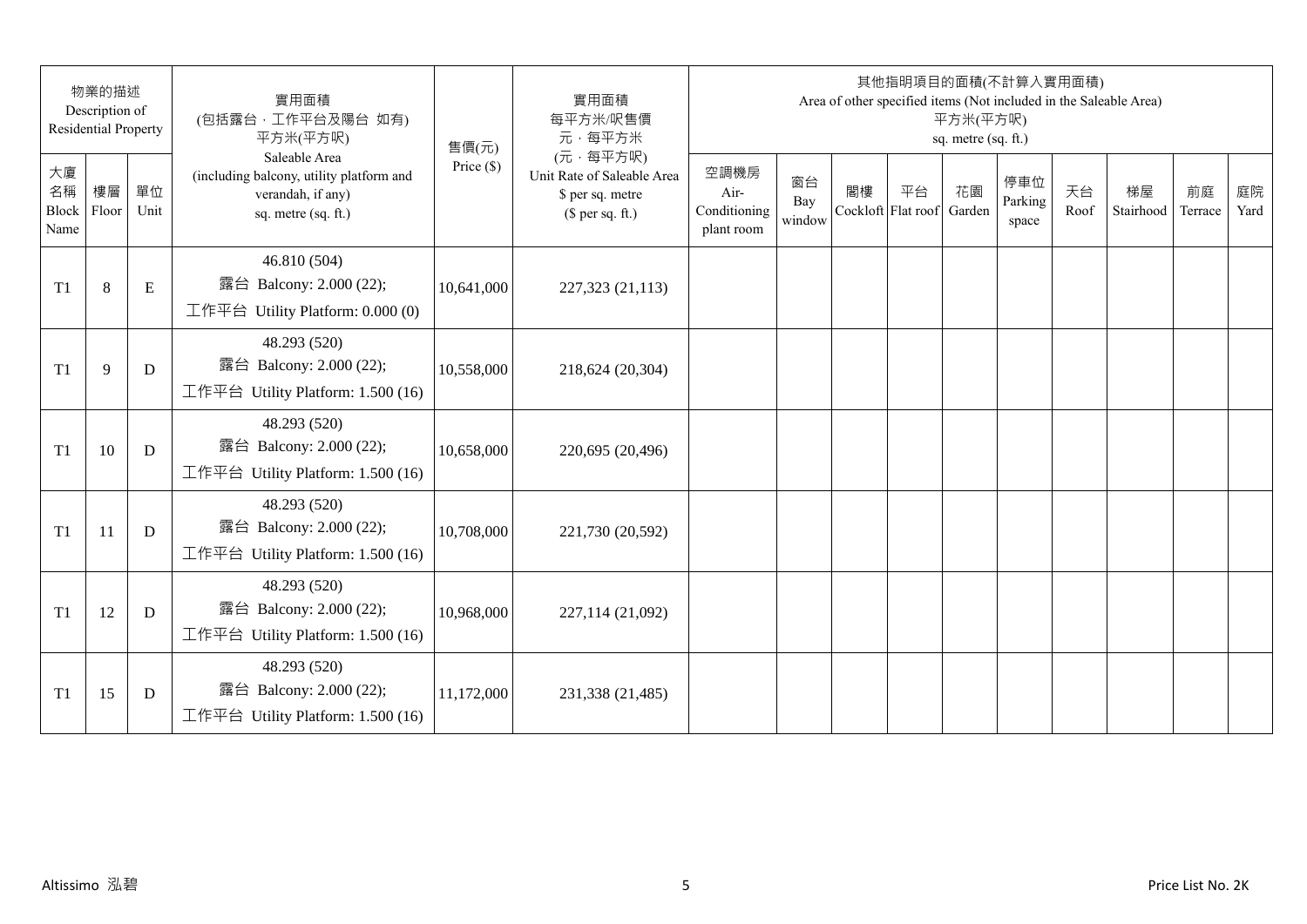|                           | 物業的描述<br>Description of<br><b>Residential Property</b> |              | 實用面積<br>(包括露台,工作平台及陽台 如有)<br>平方米(平方呎)                                                                 | 售價(元)        | 實用面積<br>每平方米/呎售價<br>元·每平方米                                                     |                                            |                     |    | 其他指明項目的面積(不計算入實用面積)<br>Area of other specified items (Not included in the Saleable Area) | 平方米(平方呎)<br>sq. metre (sq. ft.) |                         |            |                 |               |            |
|---------------------------|--------------------------------------------------------|--------------|-------------------------------------------------------------------------------------------------------|--------------|--------------------------------------------------------------------------------|--------------------------------------------|---------------------|----|------------------------------------------------------------------------------------------|---------------------------------|-------------------------|------------|-----------------|---------------|------------|
| 大廈<br>名稱<br>Block<br>Name | 樓層<br>Floor                                            | 單位<br>Unit   | Saleable Area<br>(including balcony, utility platform and<br>verandah, if any)<br>sq. metre (sq. ft.) | Price $(\$)$ | (元·每平方呎)<br>Unit Rate of Saleable Area<br>\$ per sq. metre<br>$$$ per sq. ft.) | 空調機房<br>Air-<br>Conditioning<br>plant room | 窗台<br>Bay<br>window | 閣樓 | 平台<br>Cockloft Flat roof                                                                 | 花園<br>Garden                    | 停車位<br>Parking<br>space | 天台<br>Roof | 梯屋<br>Stairhood | 前庭<br>Terrace | 庭院<br>Yard |
| T <sub>2</sub>            | $\mathbf{1}$                                           | $\mathbf{F}$ | 47.519 (511)<br>露台 Balcony: 2.000 (22);<br>工作平台 Utility Platform: 0.000 (0)                           | 9,348,000    | 196,721 (18,294)                                                               |                                            |                     |    |                                                                                          |                                 |                         |            |                 |               |            |
| T <sub>3</sub>            | $\overline{1}$                                         | B            | 46.276 (498)<br>露台 Balcony: 2.000 (22);<br>工作平台 Utility Platform: 1.500 (16)                          | 9,249,000    | 199,866 (18,572)                                                               |                                            |                     |    |                                                                                          |                                 |                         |            |                 |               |            |
| T <sub>3</sub>            | $\mathbf{1}$                                           | D            | 48.811 (525)<br>露台 Balcony: 2.000 (22);<br>工作平台 Utility Platform: 1.500 (16)                          | 9,321,000    | 190,961 (17,754)                                                               |                                            |                     |    | 4.609<br>(50)                                                                            |                                 |                         |            |                 |               |            |
| T <sub>3</sub>            | $\mathbf{1}$                                           | G            | 28.733 (309)<br>露台 Balcony: 2.000 (22);<br>工作平台 Utility Platform: 0.000 (0)                           | 6,685,000    | 232,659 (21,634)                                                               |                                            |                     |    |                                                                                          |                                 |                         |            |                 |               |            |
| T <sub>3</sub>            |                                                        | $\bf{J}$     | 45.158 (486)<br>露台 Balcony: 2.000 (22);<br>工作平台 Utility Platform: 1.500 (16)                          | 8,855,000    | 196,089 (18,220)                                                               |                                            |                     |    |                                                                                          |                                 |                         |            |                 |               |            |
| T <sub>3</sub>            | $\overline{1}$                                         | $\bf K$      | 48.074 (517)<br>露台 Balcony: 2.000 (22);<br>工作平台 Utility Platform: 1.500 (16)                          | 9,023,000    | 187,690 (17,453)                                                               |                                            |                     |    |                                                                                          |                                 |                         |            |                 |               |            |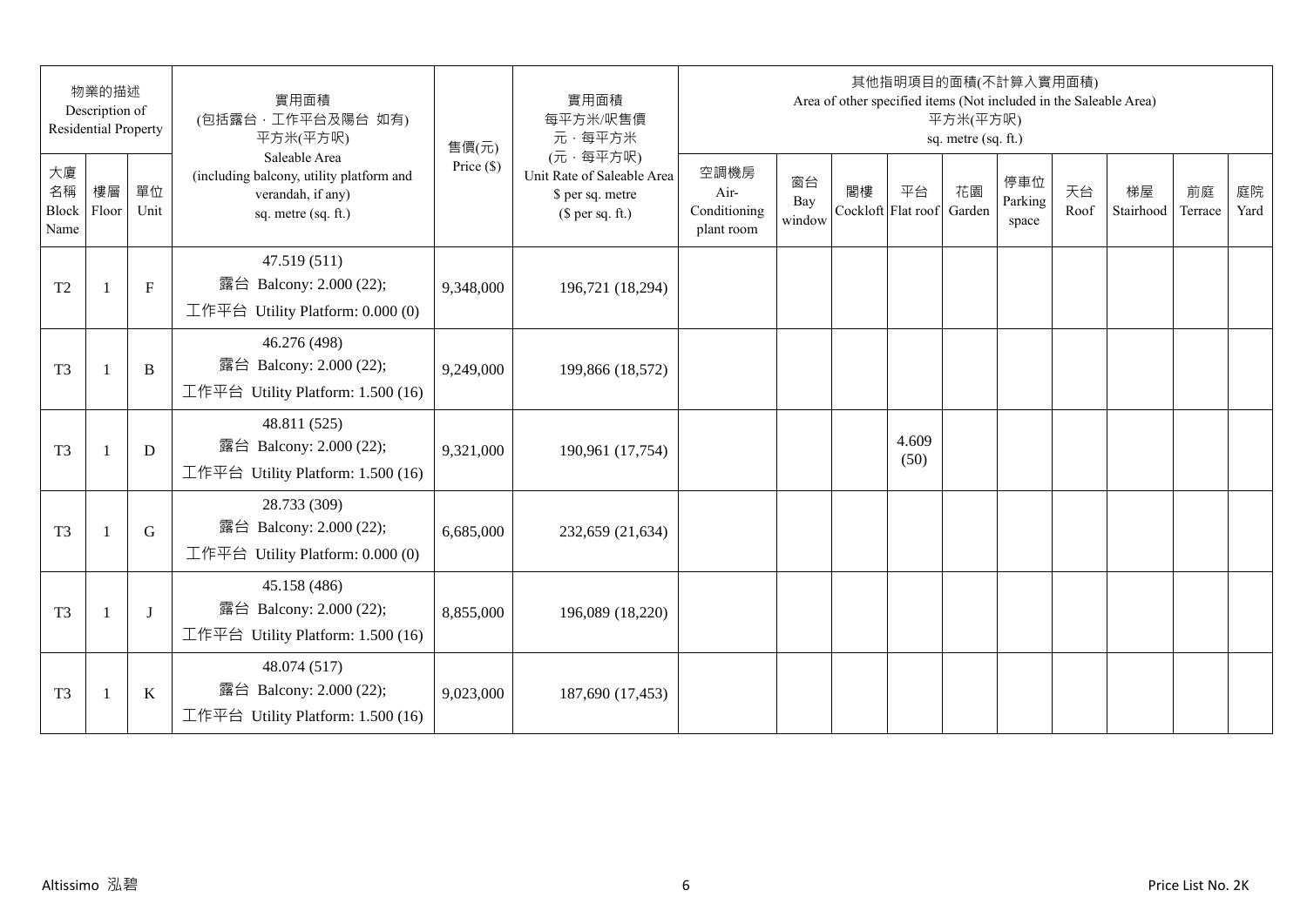|                                 | 物業的描述<br>Description of<br><b>Residential Property</b> |            | 實用面積<br>(包括露台,工作平台及陽台 如有)<br>平方米(平方呎)                                                                 | 售價(元)        | 實用面積<br>每平方米/呎售價<br>元·每平方米                                                     |                                            |                     |    | 其他指明項目的面積(不計算入實用面積)<br>Area of other specified items (Not included in the Saleable Area) | 平方米(平方呎)<br>sq. metre (sq. ft.) |                         |            |                 |               |            |
|---------------------------------|--------------------------------------------------------|------------|-------------------------------------------------------------------------------------------------------|--------------|--------------------------------------------------------------------------------|--------------------------------------------|---------------------|----|------------------------------------------------------------------------------------------|---------------------------------|-------------------------|------------|-----------------|---------------|------------|
| 大廈<br>名稱<br>Block Floor<br>Name | 樓層                                                     | 單位<br>Unit | Saleable Area<br>(including balcony, utility platform and<br>verandah, if any)<br>sq. metre (sq. ft.) | Price $(\$)$ | (元·每平方呎)<br>Unit Rate of Saleable Area<br>\$ per sq. metre<br>$$$ per sq. ft.) | 空調機房<br>Air-<br>Conditioning<br>plant room | 窗台<br>Bay<br>window | 閣樓 | 平台<br>Cockloft Flat roof                                                                 | 花園<br>Garden                    | 停車位<br>Parking<br>space | 天台<br>Roof | 梯屋<br>Stairhood | 前庭<br>Terrace | 庭院<br>Yard |
| T <sub>3</sub>                  | $\overline{2}$                                         | B          | 46.276 (498)<br>露台 Balcony: 2.000 (22);<br>工作平台 Utility Platform: 1.500 (16)                          | 9,269,000    | 200,298 (18,612)                                                               |                                            |                     |    |                                                                                          |                                 |                         |            |                 |               |            |
| T <sub>3</sub>                  | $\mathfrak{2}$                                         | D          | 48.811 (525)<br>露台 Balcony: 2.000 (22);<br>工作平台 Utility Platform: 1.500 (16)                          | 9,387,000    | 192,313 (17,880)                                                               |                                            |                     |    |                                                                                          |                                 |                         |            |                 |               |            |
| T <sub>3</sub>                  | $\mathfrak{2}$                                         | G          | 28.733 (309)<br>露台 Balcony: 2.000 (22);<br>工作平台 Utility Platform: 0.000 (0)                           | 6,696,000    | 233,042 (21,670)                                                               |                                            |                     |    |                                                                                          |                                 |                         |            |                 |               |            |
| T <sub>3</sub>                  | $\overline{2}$                                         | $\bf{J}$   | 45.158 (486)<br>露台 Balcony: 2.000 (22);<br>工作平台 Utility Platform: 1.500 (16)                          | 8,874,000    | 196,510 (18,259)                                                               |                                            |                     |    |                                                                                          |                                 |                         |            |                 |               |            |
| T <sub>3</sub>                  | 3                                                      | B          | 46.276 (498)<br>露台 Balcony: 2.000 (22);<br>工作平台 Utility Platform: 1.500 (16)                          | 9,286,000    | 200,666 (18,647)                                                               |                                            |                     |    |                                                                                          |                                 |                         |            |                 |               |            |
| T <sub>3</sub>                  | 3                                                      | D          | 48.811 (525)<br>露台 Balcony: 2.000 (22);<br>工作平台 Utility Platform: 1.500 (16)                          | 9,404,000    | 192,661 (17,912)                                                               |                                            |                     |    |                                                                                          |                                 |                         |            |                 |               |            |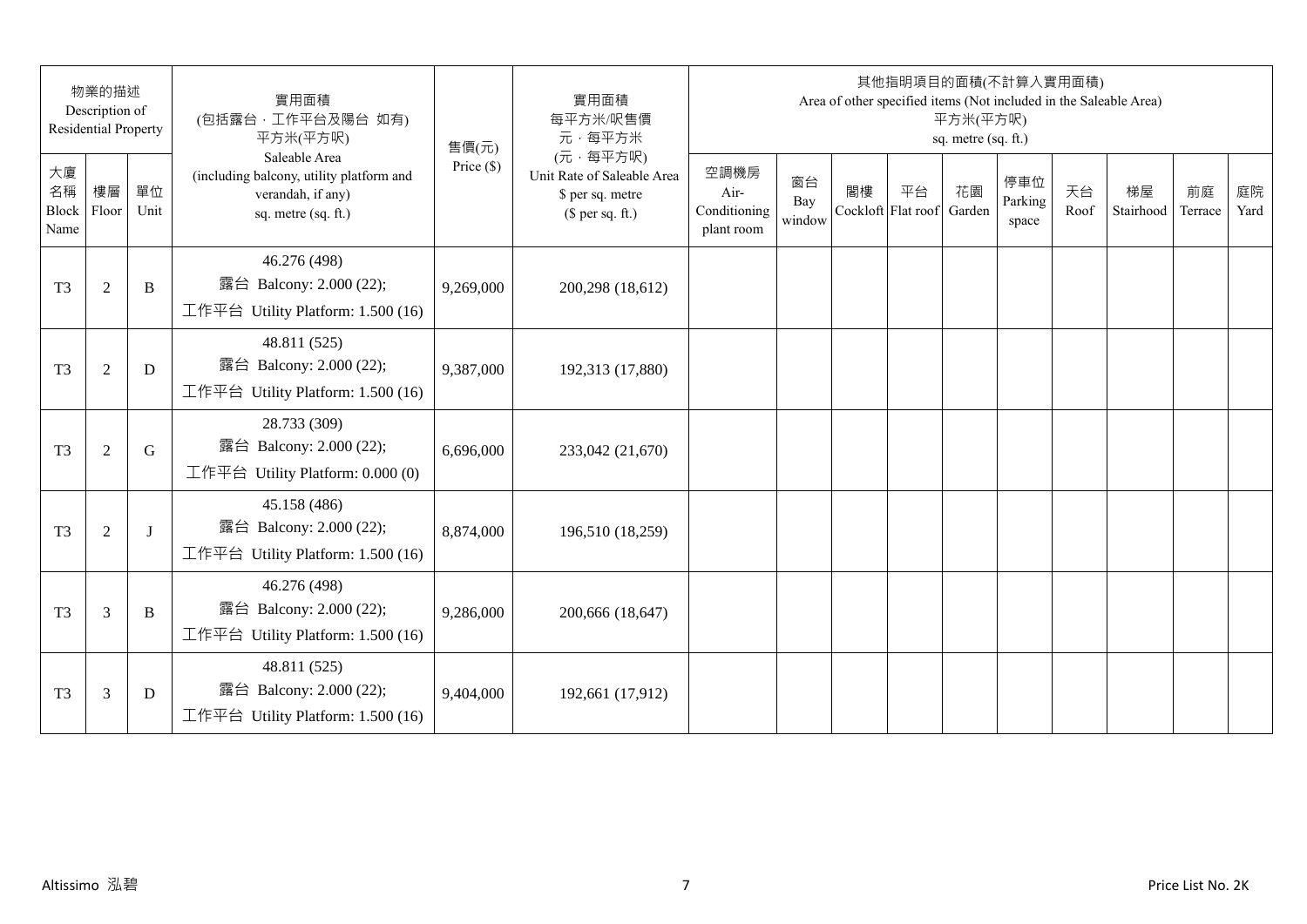|                                 | 物業的描述<br>Description of<br><b>Residential Property</b> |            | 實用面積<br>(包括露台,工作平台及陽台 如有)<br>平方米(平方呎)                                                                 | 售價(元)        | 實用面積<br>每平方米/呎售價<br>元·每平方米                                                     |                                            |                     |                          | 其他指明項目的面積(不計算入實用面積)<br>Area of other specified items (Not included in the Saleable Area) | 平方米(平方呎)<br>sq. metre (sq. ft.) |                         |            |                 |               |            |
|---------------------------------|--------------------------------------------------------|------------|-------------------------------------------------------------------------------------------------------|--------------|--------------------------------------------------------------------------------|--------------------------------------------|---------------------|--------------------------|------------------------------------------------------------------------------------------|---------------------------------|-------------------------|------------|-----------------|---------------|------------|
| 大廈<br>名稱<br>Block Floor<br>Name | 樓層                                                     | 單位<br>Unit | Saleable Area<br>(including balcony, utility platform and<br>verandah, if any)<br>sq. metre (sq. ft.) | Price $(\$)$ | (元·每平方呎)<br>Unit Rate of Saleable Area<br>\$ per sq. metre<br>$$$ per sq. ft.) | 空調機房<br>Air-<br>Conditioning<br>plant room | 窗台<br>Bay<br>window | 閣樓<br>Cockloft Flat roof | 平台                                                                                       | 花園<br>Garden                    | 停車位<br>Parking<br>space | 天台<br>Roof | 梯屋<br>Stairhood | 前庭<br>Terrace | 庭院<br>Yard |
| T <sub>3</sub>                  | 3                                                      | G          | 28.733 (309)<br>露台 Balcony: 2.000 (22);<br>工作平台 Utility Platform: 0.000 (0)                           | 6,708,000    | 233,460 (21,709)                                                               |                                            |                     |                          |                                                                                          |                                 |                         |            |                 |               |            |
| T <sub>3</sub>                  | 3                                                      | J          | 45.158 (486)<br>露台 Balcony: 2.000 (22);<br>工作平台 Utility Platform: 1.500 (16)                          | 8,893,000    | 196,931 (18,298)                                                               |                                            |                     |                          |                                                                                          |                                 |                         |            |                 |               |            |
| T <sub>3</sub>                  | 5                                                      | D          | 48.811 (525)<br>露台 Balcony: 2.000 (22);<br>工作平台 Utility Platform: 1.500 (16)                          | 9,539,000    | 195,427 (18,170)                                                               |                                            |                     |                          |                                                                                          |                                 |                         |            |                 |               |            |
| T <sub>3</sub>                  | 5                                                      | G          | 28.733 (309)<br>露台 Balcony: 2.000 (22);<br>工作平台 Utility Platform: 0.000 (0)                           | 6,720,000    | 233,877 (21,748)                                                               |                                            |                     |                          |                                                                                          |                                 |                         |            |                 |               |            |
| T <sub>3</sub>                  | 5                                                      | J          | 45.158 (486)<br>露台 Balcony: 2.000 (22);<br>工作平台 Utility Platform: 1.500 (16)                          | 8,908,000    | 197,263 (18,329)                                                               |                                            |                     |                          |                                                                                          |                                 |                         |            |                 |               |            |
| T <sub>3</sub>                  | $6\,$                                                  | D          | 48.811 (525)<br>露台 Balcony: 2.000 (22);<br>工作平台 Utility Platform: $1.500(16)$                         | 9,673,000    | 198,173 (18,425)                                                               |                                            |                     |                          |                                                                                          |                                 |                         |            |                 |               |            |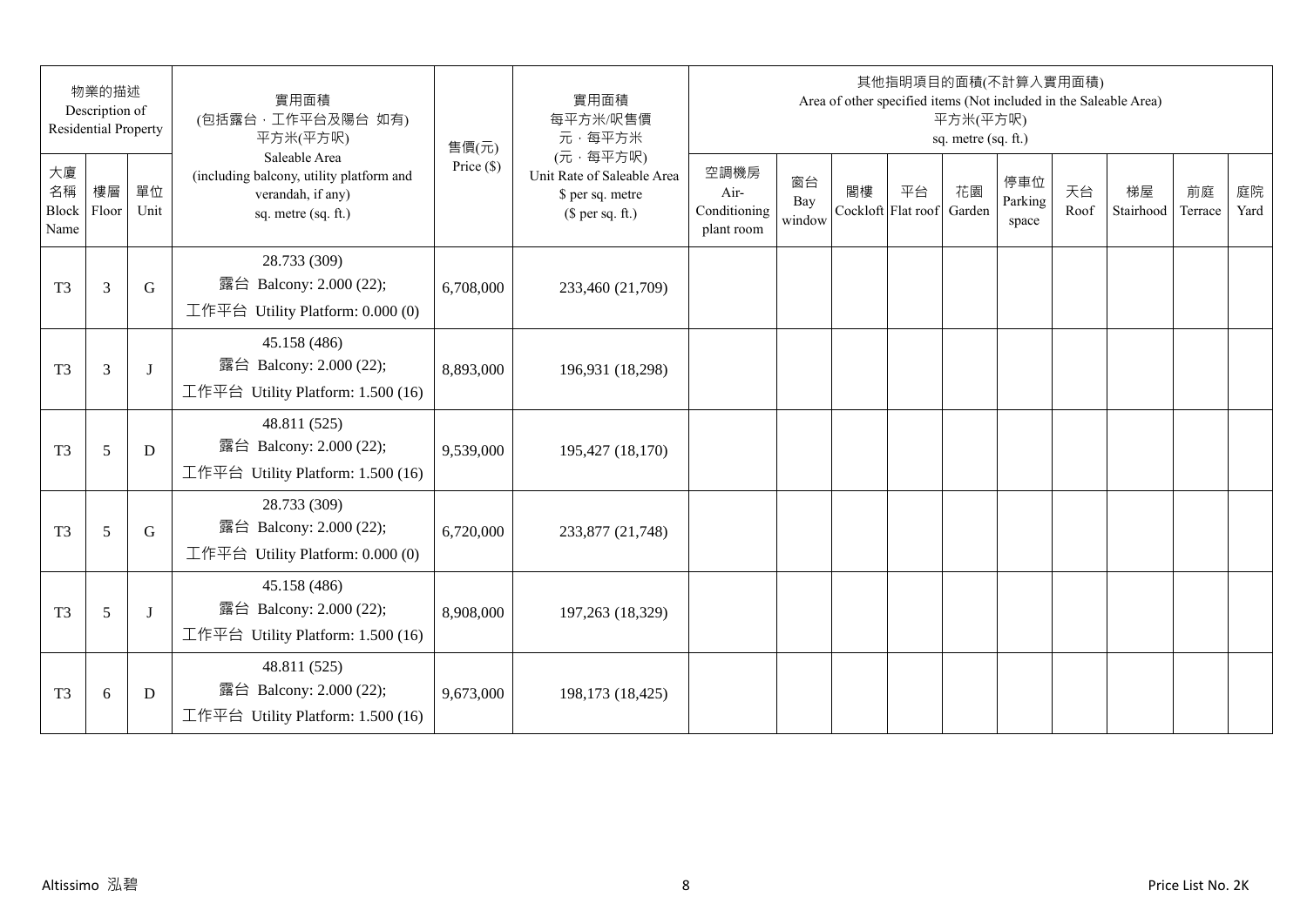|                                 | 物業的描述<br>Description of<br><b>Residential Property</b> |            | 實用面積<br>(包括露台, 工作平台及陽台 如有)<br>平方米(平方呎)                                                                | 售價(元)        | 實用面積<br>每平方米/呎售價<br>元·每平方米                                                     |                                            |                     |                          | 其他指明項目的面積(不計算入實用面積) | 平方米(平方呎)<br>sq. metre (sq. ft.) |                         |            | Area of other specified items (Not included in the Saleable Area) |               |            |
|---------------------------------|--------------------------------------------------------|------------|-------------------------------------------------------------------------------------------------------|--------------|--------------------------------------------------------------------------------|--------------------------------------------|---------------------|--------------------------|---------------------|---------------------------------|-------------------------|------------|-------------------------------------------------------------------|---------------|------------|
| 大廈<br>名稱<br>Block Floor<br>Name | 樓層                                                     | 單位<br>Unit | Saleable Area<br>(including balcony, utility platform and<br>verandah, if any)<br>sq. metre (sq. ft.) | Price $(\$)$ | (元·每平方呎)<br>Unit Rate of Saleable Area<br>\$ per sq. metre<br>$$$ per sq. ft.) | 空調機房<br>Air-<br>Conditioning<br>plant room | 窗台<br>Bay<br>window | 閣樓<br>Cockloft Flat roof | 平台                  | 花園<br>Garden                    | 停車位<br>Parking<br>space | 天台<br>Roof | 梯屋<br>Stairhood                                                   | 前庭<br>Terrace | 庭院<br>Yard |
| T <sub>3</sub>                  | 6                                                      | G          | 28.733 (309)<br>露台 Balcony: 2.000 (22);<br>工作平台 Utility Platform: 0.000 (0)                           | 6,810,000    | 237,010 (22,039)                                                               |                                            |                     |                          |                     |                                 |                         |            |                                                                   |               |            |
| T <sub>3</sub>                  | 6                                                      | $\bf{J}$   | 45.158 (486)<br>露台 Balcony: 2.000 (22);<br>工作平台 Utility Platform: 1.500 (16)                          | 8,946,000    | 198, 104 (18, 407)                                                             |                                            |                     |                          |                     |                                 |                         |            |                                                                   |               |            |
| T <sub>3</sub>                  | $\tau$                                                 | D          | 48.811 (525)<br>露台 Balcony: 2.000 (22);<br>工作平台 Utility Platform: 1.500 (16)                          | 9,700,000    | 198,726 (18,476)                                                               |                                            |                     |                          |                     |                                 |                         |            |                                                                   |               |            |
| T <sub>3</sub>                  | $\overline{7}$                                         | G          | 28.733 (309)<br>露台 Balcony: 2.000 (22);<br>工作平台 Utility Platform: 0.000 (0)                           | 6,818,000    | 237,288 (22,065)                                                               |                                            |                     |                          |                     |                                 |                         |            |                                                                   |               |            |
| T <sub>3</sub>                  | 7                                                      | J          | 45.158 (486)<br>露台 Balcony: 2.000 (22);<br>工作平台 Utility Platform: 1.500 (16)                          | 9,065,000    | 200,740 (18,652)                                                               |                                            |                     |                          |                     |                                 |                         |            |                                                                   |               |            |
| T <sub>3</sub>                  | $\,8\,$                                                | G          | 28.733 (309)<br>露台 Balcony: 2.000 (22);<br>工作平台 Utility Platform: 0.000 (0)                           | 7,335,000    | 255,281 (23,738)                                                               |                                            |                     |                          |                     |                                 |                         |            |                                                                   |               |            |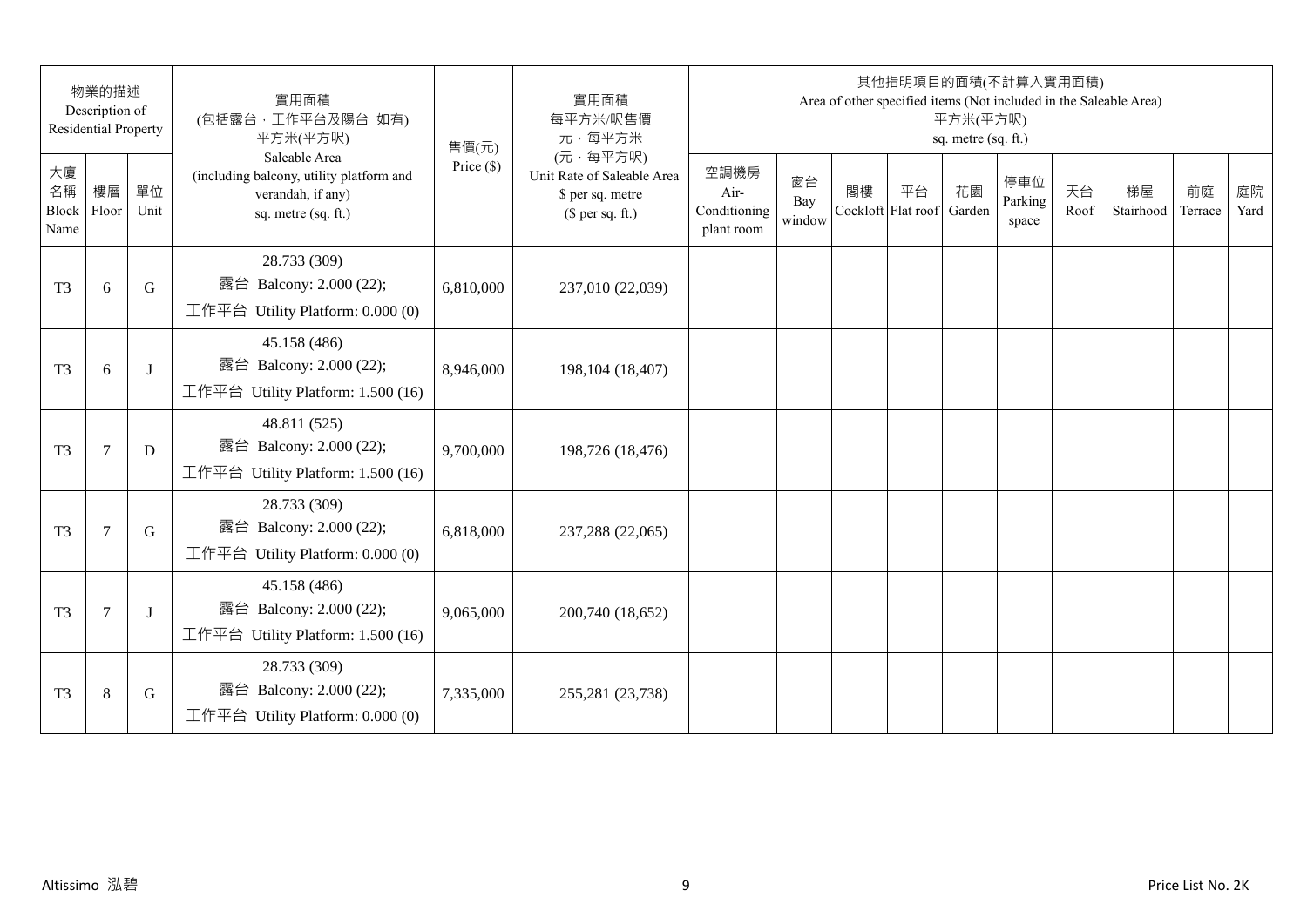|                                 | 物業的描述<br>Description of<br><b>Residential Property</b> |            | 實用面積<br>(包括露台,工作平台及陽台 如有)<br>平方米(平方呎)                                                                 | 售價(元)        | 實用面積<br>每平方米/呎售價<br>元·每平方米                                                     |                                            |                     |    | 其他指明項目的面積(不計算入實用面積)<br>Area of other specified items (Not included in the Saleable Area) | 平方米(平方呎)<br>sq. metre (sq. ft.) |                         |            |                 |               |            |
|---------------------------------|--------------------------------------------------------|------------|-------------------------------------------------------------------------------------------------------|--------------|--------------------------------------------------------------------------------|--------------------------------------------|---------------------|----|------------------------------------------------------------------------------------------|---------------------------------|-------------------------|------------|-----------------|---------------|------------|
| 大廈<br>名稱<br>Block Floor<br>Name | 樓層                                                     | 單位<br>Unit | Saleable Area<br>(including balcony, utility platform and<br>verandah, if any)<br>sq. metre (sq. ft.) | Price $(\$)$ | (元·每平方呎)<br>Unit Rate of Saleable Area<br>\$ per sq. metre<br>$$$ per sq. ft.) | 空調機房<br>Air-<br>Conditioning<br>plant room | 窗台<br>Bay<br>window | 閣樓 | 平台<br>Cockloft Flat roof                                                                 | 花園<br>Garden                    | 停車位<br>Parking<br>space | 天台<br>Roof | 梯屋<br>Stairhood | 前庭<br>Terrace | 庭院<br>Yard |
| T <sub>3</sub>                  | $\,8\,$                                                | H          | 44.867 (483)<br>露台 Balcony: 2.000 (22);<br>工作平台 Utility Platform: 1.500 (16)                          | 9,731,000    | 216,885 (20,147)                                                               |                                            |                     |    |                                                                                          |                                 |                         |            |                 |               |            |
| T <sub>3</sub>                  | $\,8\,$                                                | J          | 45.158 (486)<br>露台 Balcony: 2.000 (22);<br>工作平台 Utility Platform: 1.500 (16)                          | 9,199,000    | 203,707 (18,928)                                                               |                                            |                     |    |                                                                                          |                                 |                         |            |                 |               |            |
| T <sub>3</sub>                  | 9                                                      | G          | 28.733 (309)<br>露台 Balcony: 2.000 (22);<br>工作平台 Utility Platform: 0.000 (0)                           | 7,335,000    | 255,281 (23,738)                                                               |                                            |                     |    |                                                                                          |                                 |                         |            |                 |               |            |
| T <sub>3</sub>                  | 9                                                      | $\bf{J}$   | 45.158 (486)<br>露台 Balcony: 2.000 (22);<br>工作平台 Utility Platform: 1.500 (16)                          | 9,199,000    | 203,707 (18,928)                                                               |                                            |                     |    |                                                                                          |                                 |                         |            |                 |               |            |
| T <sub>3</sub>                  | 10                                                     | G          | 28.733 (309)<br>露台 Balcony: 2.000 (22);<br>工作平台 Utility Platform: 0.000 (0)                           | 7,413,000    | 257,996 (23,990)                                                               |                                            |                     |    |                                                                                          |                                 |                         |            |                 |               |            |
| T <sub>3</sub>                  | 10                                                     | J          | 45.158 (486)<br>露台 Balcony: 2.000 (22);<br>工作平台 Utility Platform: $1.500(16)$                         | 9,288,000    | 205,678 (19,111)                                                               |                                            |                     |    |                                                                                          |                                 |                         |            |                 |               |            |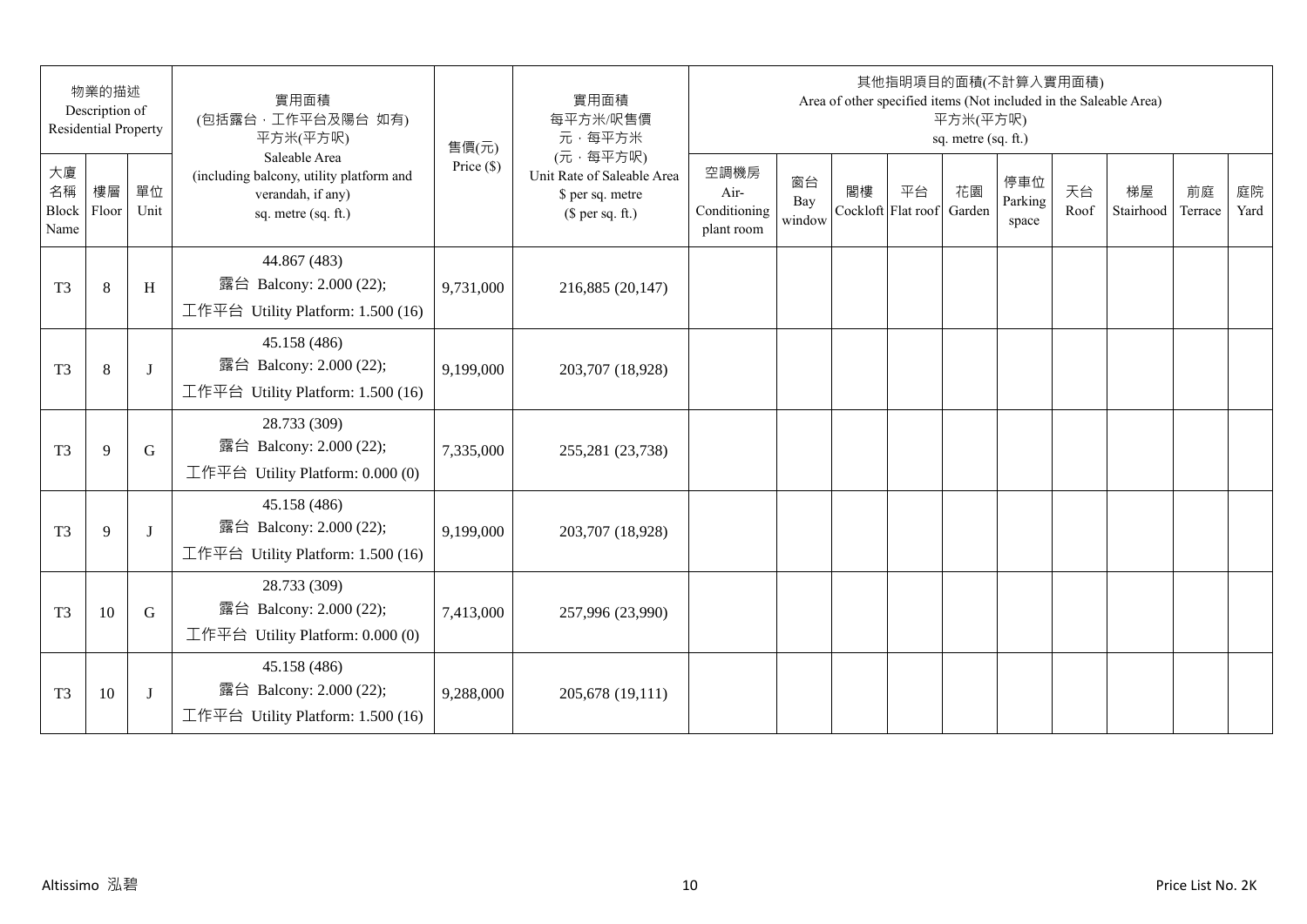| 物業的描述<br>Description of<br><b>Residential Property</b> |    |            | 實用面積<br>(包括露台,工作平台及陽台 如有)<br>平方米(平方呎)                                                                 | 售價(元)        | 實用面積<br>每平方米/呎售價<br>元·每平方米                                                     | 其他指明項目的面積(不計算入實用面積)<br>Area of other specified items (Not included in the Saleable Area)<br>平方米(平方呎)<br>sq. metre (sq. ft.) |                     |    |                          |              |                         |            |                 |               |            |
|--------------------------------------------------------|----|------------|-------------------------------------------------------------------------------------------------------|--------------|--------------------------------------------------------------------------------|-----------------------------------------------------------------------------------------------------------------------------|---------------------|----|--------------------------|--------------|-------------------------|------------|-----------------|---------------|------------|
| 大廈<br>名稱<br>Block Floor<br>Name                        | 樓層 | 單位<br>Unit | Saleable Area<br>(including balcony, utility platform and<br>verandah, if any)<br>sq. metre (sq. ft.) | Price $(\$)$ | (元·每平方呎)<br>Unit Rate of Saleable Area<br>\$ per sq. metre<br>$$$ per sq. ft.) | 空調機房<br>Air-<br>Conditioning<br>plant room                                                                                  | 窗台<br>Bay<br>window | 閣樓 | 平台<br>Cockloft Flat roof | 花園<br>Garden | 停車位<br>Parking<br>space | 天台<br>Roof | 梯屋<br>Stairhood | 前庭<br>Terrace | 庭院<br>Yard |
| T <sub>3</sub>                                         | 11 | G          | 28.733 (309)<br>露台 Balcony: 2.000 (22);<br>工作平台 Utility Platform: 0.000 (0)                           | 7,507,000    | 261,268 (24,294)                                                               |                                                                                                                             |                     |    |                          |              |                         |            |                 |               |            |
| T <sub>3</sub>                                         | 11 | J          | 45.158 (486)<br>露台 Balcony: 2.000 (22);<br>工作平台 Utility Platform: 1.500 (16)                          | 9,422,000    | 208,645 (19,387)                                                               |                                                                                                                             |                     |    |                          |              |                         |            |                 |               |            |
| T <sub>3</sub>                                         | 12 | G          | 28.733 (309)<br>露台 Balcony: 2.000 (22);<br>工作平台 Utility Platform: 0.000 (0)                           | 7,611,000    | 264,887 (24,631)                                                               |                                                                                                                             |                     |    |                          |              |                         |            |                 |               |            |
| T <sub>3</sub>                                         | 12 | J          | 45.158 (486)<br>露台 Balcony: 2.000 (22);<br>工作平台 Utility Platform: 1.500 (16)                          | 9,556,000    | 211,613 (19,663)                                                               |                                                                                                                             |                     |    |                          |              |                         |            |                 |               |            |
| T <sub>3</sub>                                         | 15 | E          | 28.805 (310)<br>露台 Balcony: 2.000 (22);<br>工作平台 Utility Platform: $0.000(0)$                          | 7,597,000    | 263,739 (24,506)                                                               |                                                                                                                             |                     |    |                          |              |                         |            |                 |               |            |
| T <sub>3</sub>                                         | 15 | G          | 28.733 (309)<br>露台 Balcony: 2.000 (22);<br>工作平台 Utility Platform: 0.000 (0)                           | 7,748,000    | 269,655 (25,074)                                                               |                                                                                                                             |                     |    |                          |              |                         |            |                 |               |            |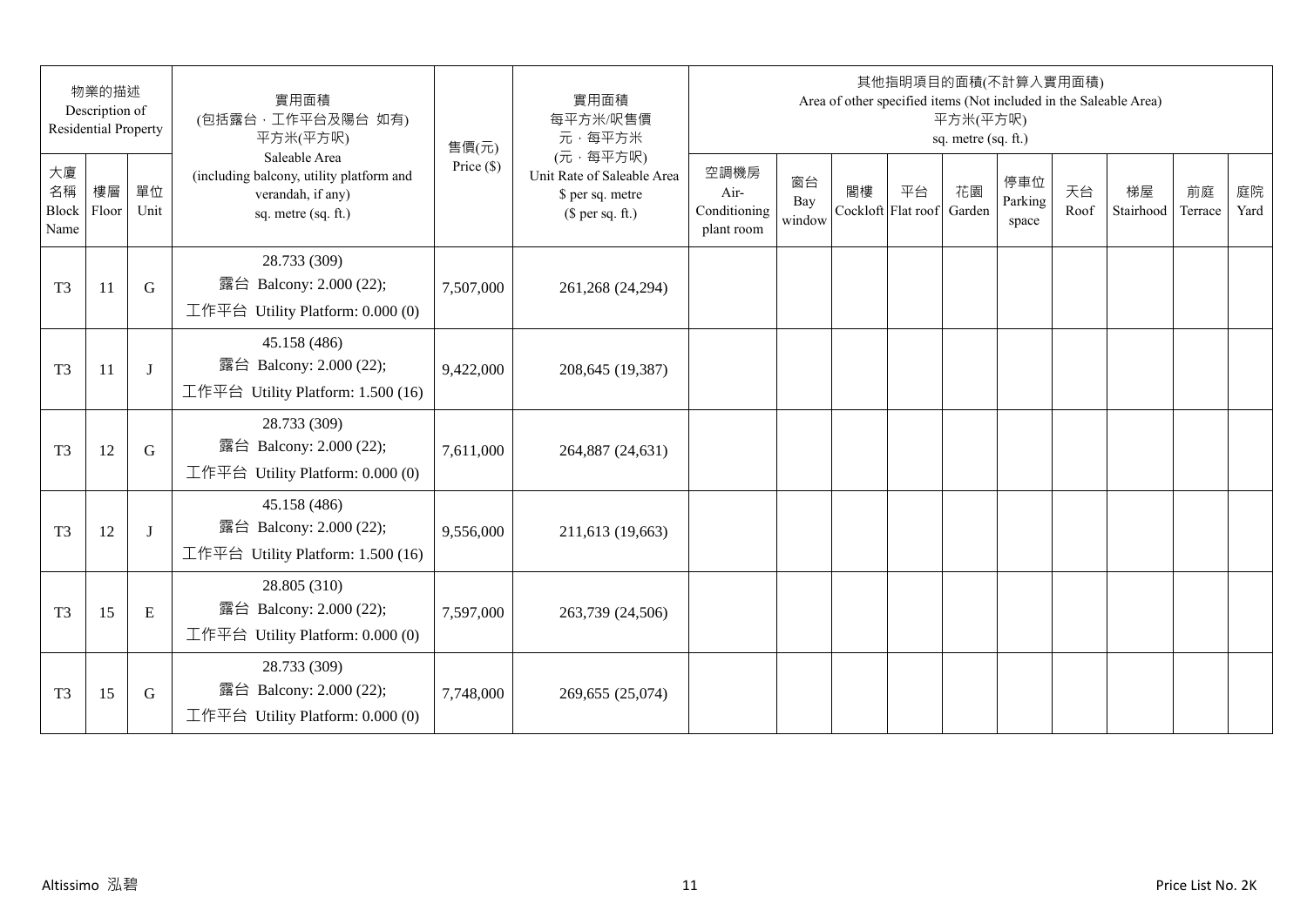| 物業的描述<br>Description of<br><b>Residential Property</b> |    |              | 實用面積<br>(包括露台,工作平台及陽台 如有)<br>平方米(平方呎)                                                                 | 售價(元)        | 實用面積<br>每平方米/呎售價<br>元·每平方米                                                     | 其他指明項目的面積(不計算入實用面積)<br>Area of other specified items (Not included in the Saleable Area)<br>平方米(平方呎)<br>sq. metre (sq. ft.) |                     |                          |    |              |                         |            |                 |               |            |
|--------------------------------------------------------|----|--------------|-------------------------------------------------------------------------------------------------------|--------------|--------------------------------------------------------------------------------|-----------------------------------------------------------------------------------------------------------------------------|---------------------|--------------------------|----|--------------|-------------------------|------------|-----------------|---------------|------------|
| 大廈<br>名稱<br>Block Floor<br>Name                        | 樓層 | 單位<br>Unit   | Saleable Area<br>(including balcony, utility platform and<br>verandah, if any)<br>sq. metre (sq. ft.) | Price $(\$)$ | (元·每平方呎)<br>Unit Rate of Saleable Area<br>\$ per sq. metre<br>$$$ per sq. ft.) | 空調機房<br>Air-<br>Conditioning<br>plant room                                                                                  | 窗台<br>Bay<br>window | 閣樓<br>Cockloft Flat roof | 平台 | 花園<br>Garden | 停車位<br>Parking<br>space | 天台<br>Roof | 梯屋<br>Stairhood | 前庭<br>Terrace | 庭院<br>Yard |
| T <sub>3</sub>                                         | 15 | J            | 45.158 (486)<br>露台 Balcony: 2.000 (22);<br>工作平台 Utility Platform: 1.500 (16)                          | 9,733,000    | 215,532 (20,027)                                                               |                                                                                                                             |                     |                          |    |              |                         |            |                 |               |            |
| T <sub>3</sub>                                         | 16 | E            | 28.805 (310)<br>露台 Balcony: 2.000 (22);<br>工作平台 Utility Platform: 0.000 (0)                           | 7,737,000    | 268,599 (24,958)                                                               |                                                                                                                             |                     |                          |    |              |                         |            |                 |               |            |
| T <sub>3</sub>                                         | 16 | G            | 28.733 (309)<br>露台 Balcony: 2.000 (22);<br>工作平台 Utility Platform: 0.000 (0)                           | 7,886,000    | 274,458 (25,521)                                                               |                                                                                                                             |                     |                          |    |              |                         |            |                 |               |            |
| T <sub>3</sub>                                         | 16 | H            | 44.867 (483)<br>露台 Balcony: 2.000 (22);<br>工作平台 Utility Platform: 1.500 (16)                          | 10,488,000   | 233,758 (21,714)                                                               |                                                                                                                             |                     |                          |    |              |                         |            |                 |               |            |
| T <sub>3</sub>                                         | 16 | J            | 45.158 (486)<br>露台 Balcony: 2.000 (22);<br>工作平台 Utility Platform: 1.500 (16)                          | 9,914,000    | 219,540 (20,399)                                                               |                                                                                                                             |                     |                          |    |              |                         |            |                 |               |            |
| T <sub>3</sub>                                         | 16 | $\mathbf{L}$ | 44.887 (483)<br>露台 Balcony: 2.000 (22);<br>工作平台 Utility Platform: $1.500(16)$                         | 9,894,000    | 220,420 (20,484)                                                               |                                                                                                                             |                     |                          |    |              |                         |            |                 |               |            |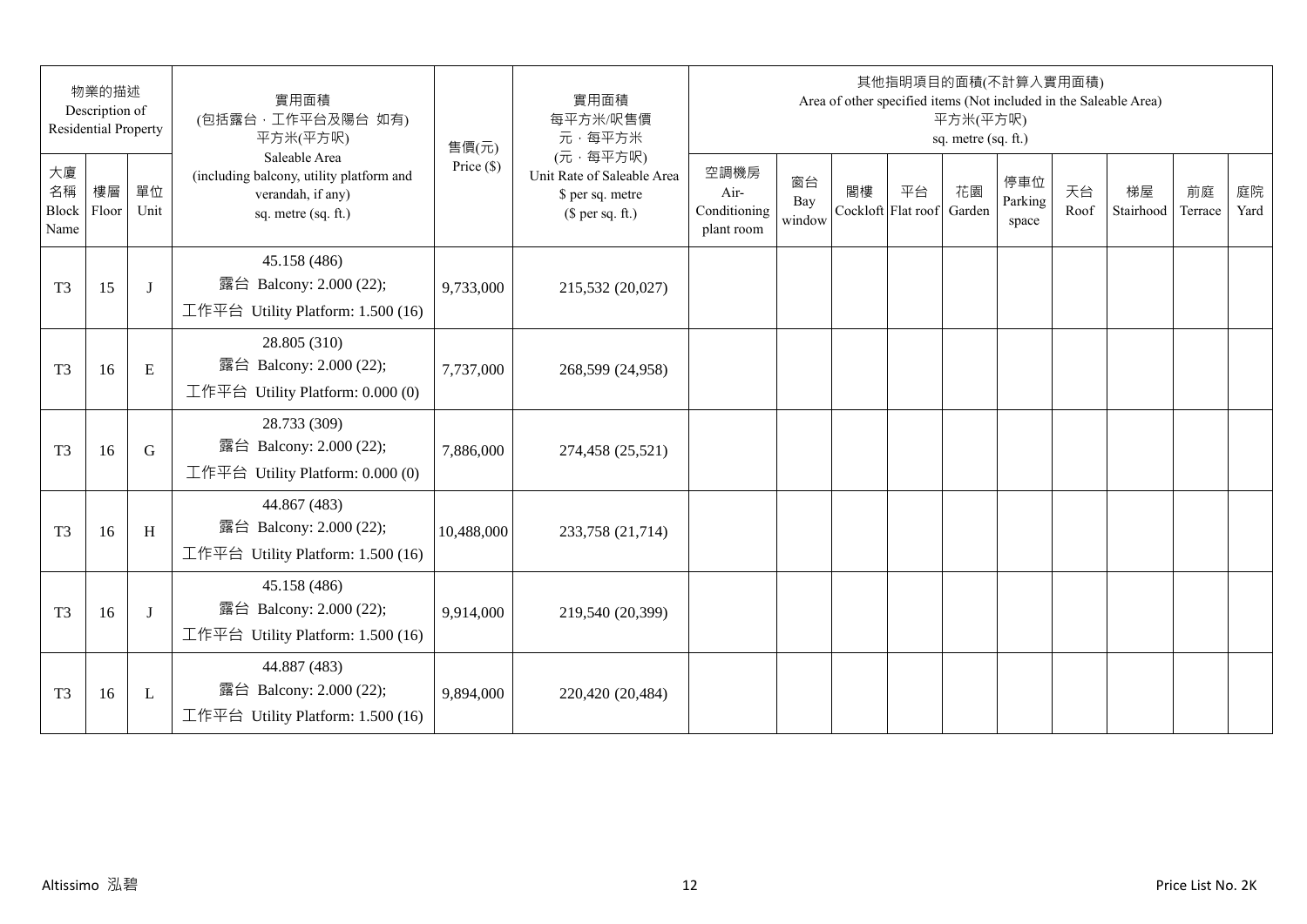| 物業的描述<br>Description of<br>Residential Property |                |              | 實用面積<br>(包括露台,工作平台及陽台 如有)<br>平方米(平方呎)                                                                 | 售價(元)        | 實用面積<br>每平方米/呎售價<br>元·每平方米                                                     | 其他指明項目的面積(不計算入實用面積)<br>Area of other specified items (Not included in the Saleable Area)<br>平方米(平方呎)<br>sq. metre (sq. ft.) |                     |    |                          |              |                         |            |                 |               |            |
|-------------------------------------------------|----------------|--------------|-------------------------------------------------------------------------------------------------------|--------------|--------------------------------------------------------------------------------|-----------------------------------------------------------------------------------------------------------------------------|---------------------|----|--------------------------|--------------|-------------------------|------------|-----------------|---------------|------------|
| 大廈<br>名稱<br>Block<br>Name                       | 樓層<br>Floor    | 單位<br>Unit   | Saleable Area<br>(including balcony, utility platform and<br>verandah, if any)<br>sq. metre (sq. ft.) | Price $(\$)$ | (元·每平方呎)<br>Unit Rate of Saleable Area<br>\$ per sq. metre<br>$$$ per sq. ft.) | 空調機房<br>Air-<br>Conditioning<br>plant room                                                                                  | 窗台<br>Bay<br>window | 閣樓 | 平台<br>Cockloft Flat roof | 花園<br>Garden | 停車位<br>Parking<br>space | 天台<br>Roof | 梯屋<br>Stairhood | 前庭<br>Terrace | 庭院<br>Yard |
| T <sub>5</sub>                                  |                | $\mathbf{J}$ | 48.593 (523)<br>露台 Balcony: 2.000 (22);<br>工作平台 Utility Platform: 0.000 (0)                           | 9,808,000    | 201,840 (18,753)                                                               |                                                                                                                             |                     |    | 5.699<br>(61)            |              |                         |            |                 |               |            |
| T <sub>5</sub>                                  | $\overline{7}$ | $\mathbf{F}$ | 28.578 (308)<br>露台 Balcony: 2.000 (22);<br>工作平台 Utility Platform: $0.000(0)$                          | 7,680,000    | 268,738 (24,935)                                                               |                                                                                                                             |                     |    |                          |              |                         |            |                 |               |            |
| T <sub>5</sub>                                  | 8              | $\mathbf{F}$ | 28.578 (308)<br>露台 Balcony: 2.000 (22);<br>工作平台 Utility Platform: $0.000(0)$                          | 7,785,000    | 272,412 (25,276)                                                               |                                                                                                                             |                     |    |                          |              |                         |            |                 |               |            |
| T <sub>5</sub>                                  | 12             | F            | 28.578 (308)<br>Balcony: 2.000 (22);<br>露台<br>工作平台 Utility Platform: $0.000(0)$                       | 8,061,000    | 282,070 (26,172)                                                               |                                                                                                                             |                     |    |                          |              |                         |            |                 |               |            |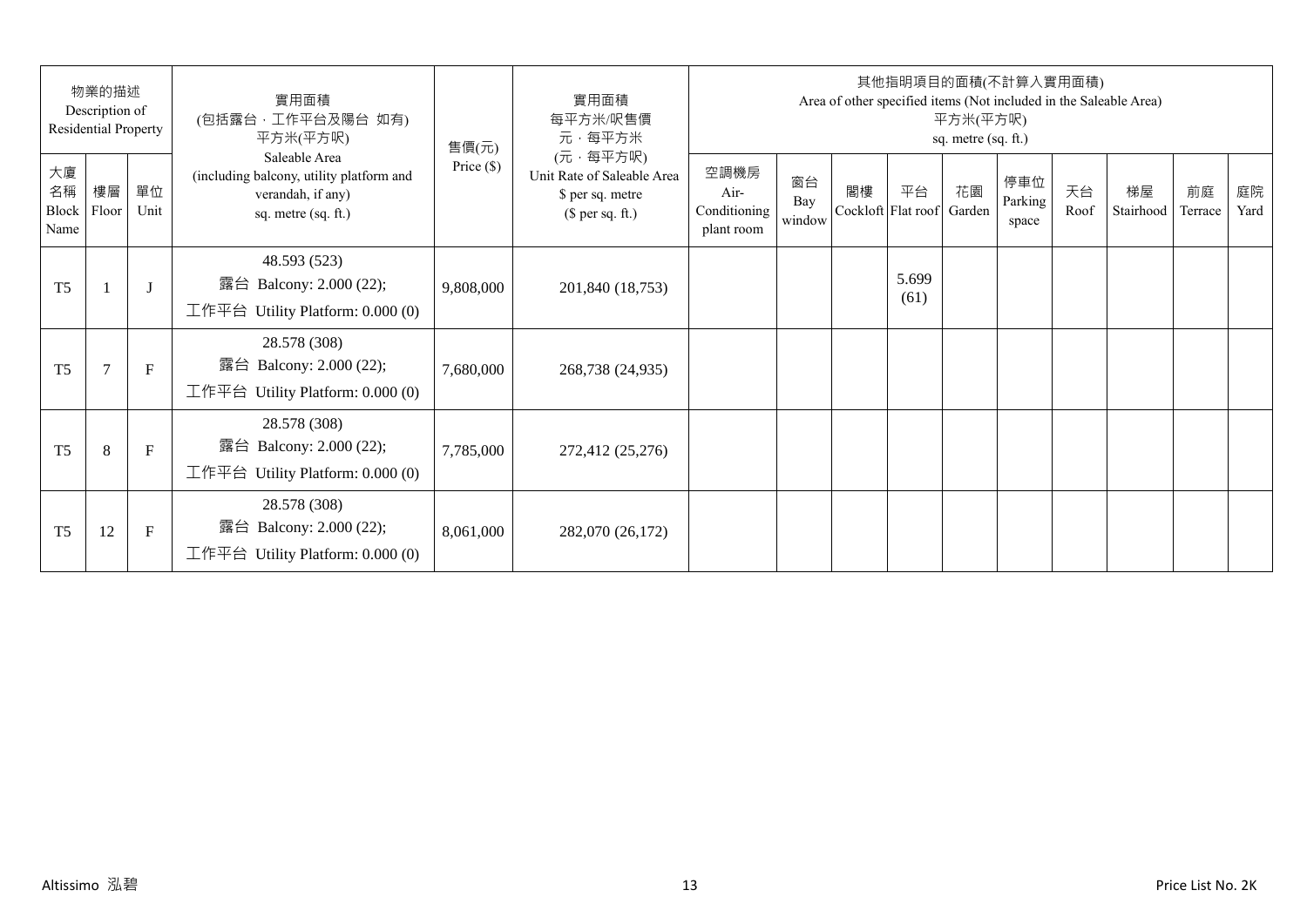### **第三部份:其他資料 Part 3: Other Information**

#### (1) 準買家應參閱發展項目的售樓說明書,以了解該項目的資料。 Prospective purchasers are advised to refer to the sales brochure for the development for information on the development.

### $(2)$  根據《一手住宅物業銷售條例》第 52(1)條及第 53(2)及(3)條,

According to sections 52(1) and 53(2) and (3) of the Residential Properties (First-hand Sales) Ordinance, –

### 第 52(1) 條 / Section 52(1)

在某人就指明住宅物業與擁有人訂立臨時買賣合約時,該人須向擁有人支付售價的 5%的臨時訂金。

A preliminary deposit of 5% of the purchase price is payable by a person to the owner on entering into a preliminary agreement for sale and purchase in respect of the specified residential property with the owner.

### 第 53(2) 條 / Section 53(2)

如某人於某日期訂立臨時買賣合約,並於該日期後的 5 個工作日內,就有關住宅物業簽立買賣合約,則擁有人必須在該日期後的 8 個工作日內,簽立該買賣合約。 If a person executes an agreement for sale and purchase in respect of the residential property within 5 working days after the date on which the person enters into the preliminary agreement for sale and purchase, the owner must execute the agreement for sale and purchase within 8 working days after that date.

### 第 53(3) 條 / Section 53(3)

如某人於某日期訂立臨時買賣合約時,但沒有於該日期後的 5 個工作日內,就有關住宅物業簽立買賣合約,則 – (i) 該臨時合約即告終止;(ii) 有關的臨時訂金即予沒收;及 (iii) 擁 有人不得就該人沒有簽立買賣合約而針對該人提出進一步申索。

If a person does not execute an agreement for sale and purchase in respect of the residential property within 5 working days after the date on which the person enters into the preliminary agreement for sale and purchase-

(i) the preliminary agreement is terminated; (ii) the preliminary deposit is forfeited; and (iii) the owner does not have any further claim against the person for the failure.

### (3) 實用面積及屬該住宅物業其他指明項目的面積是按《一手住宅物業銷售條例》第 8 條及附表二第 2 部的計算得出的。

The saleable area and area of other specified items of the residential property are calculated in accordance with section 8 and Part 2 of Schedule 2 to the Residential Properties(First-hand Sales) Ordinance.<br>(4) (i) 註:在第(4)段中:

- 
- (a) 「售價」指本價單第二部份中所列之住宅物業的售價,而「成交金額」指將於臨時合約中訂明的住宅物業的實際售價。因應不同支付條款 及/或折扣按售價計算得出之價目,皆以進位到最接近的千位數作為成交金額。
- (b) 「工作日」按《一手住宅物業銷售條例》第 2(1)條所定義。
- (c) 「臨時合約」指臨時買賣合約。
- (d) 「正式合約」指正式買賣合約。
- Note: In paragraph (4): (a)
- "price" means the price of the residential property set out in Part 2 of this price list, and "transaction price" means the actual price of the residential property to be set out in PASP. The price obtained after applying the relevant terms of payment and/or applicable discount(s) on the price will be rounded up to the nearest thousand to determine the transaction price.
	- (b) "working day" shall be as defined in section 2(1) of the Residential Properties (First-hand Sales) Ordinance.
	- (c) "PASP" means the Preliminary Agreement for Sale and Purchase.
	- (d) "ASP" means the Agreement for Sale and Purchase.

於簽署臨時合約時,買方須繳付相等於成交金額的 5%作為臨時訂金,請帶備港幣\$100,000 銀行本票以支付部份臨時訂金,抬頭請寫「的近律師行」或"Deacons"。請另備支 票以繳付臨時訂金之餘額。

The purchasers shall pay the preliminary deposit equivalent to 5% of the transaction price upon signing of the PASP. Please bring along a cashiers' order of HK\$100,000 made payable to "Deacons" for payment of part of the preliminary deposit. Please also bring along a cheque for payment of the balance of the preliminary deposit.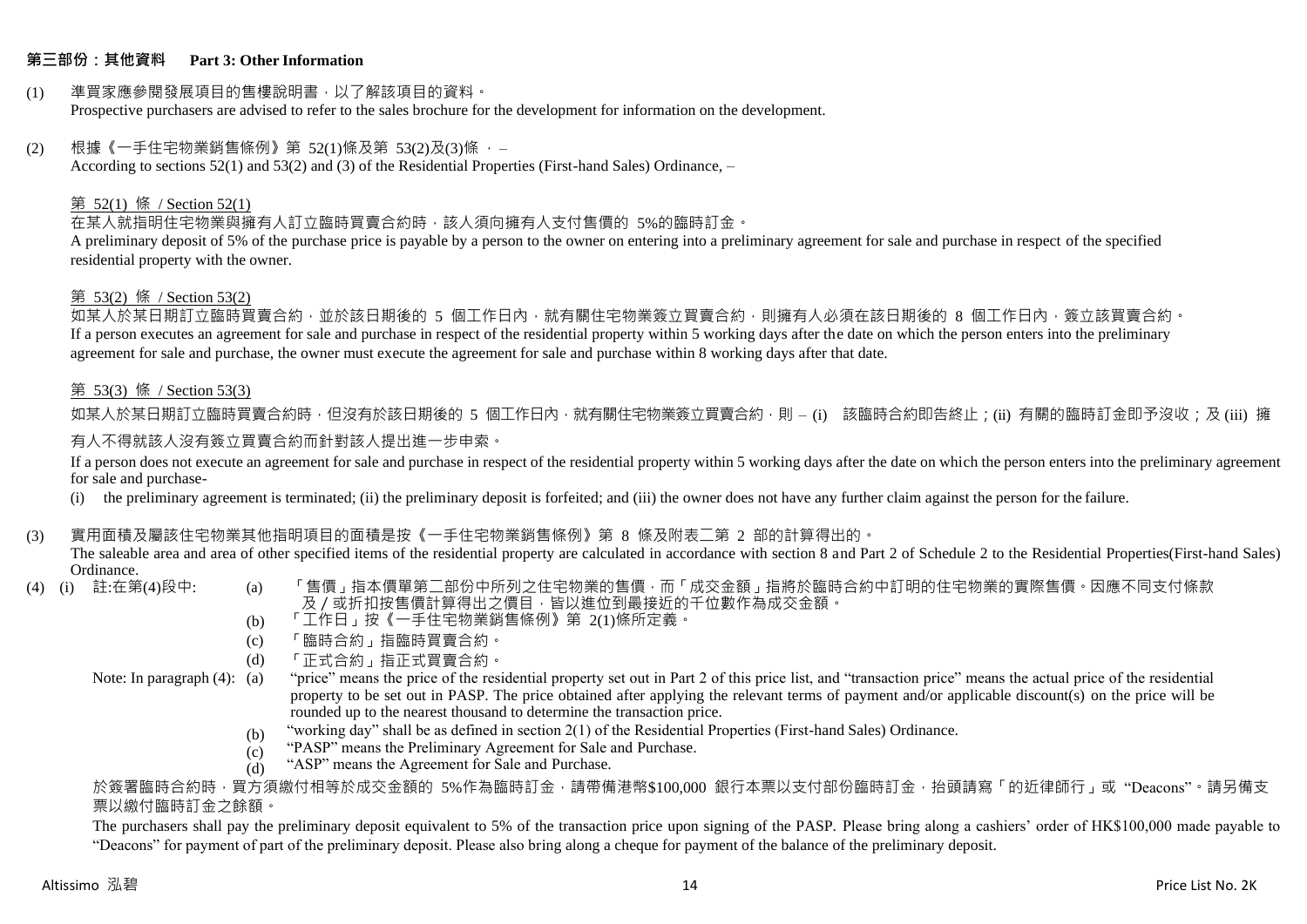- (A) 120 天現金優惠付款計劃 120-day Cash Payment Plan (照售價減 10%) (10% discount from the price)
	- (1) 買方須於簽署臨時合約時繳付相等於成交金額 5% 作為臨時訂金。買方須於簽署臨時合約後 5 個工作日內簽署正式合約。 The purchaser shall pay the preliminary deposit equivalent to 5% of the transaction price upon signing of the PASP. The ASP shall be signed by the purchaser within 5 working days after signing of the PASP.
	- 買方簽署臨時合約後 30 天內再付成交金額 5%作為加付訂金。 A further 5% of the transaction price being further deposit shall be paid by the purchaser within 30 days after signing of the PASP.
	- 成交金額 90% 即成交金額餘款於買方簽署臨時合約後 120 天内或於賣方就其有能力將有關住宅物業有效地轉讓予買方一事向買方發出書面通知的日期後的 14 日內由買方 付清,以較早者為準。

90% of the transaction price being balance of the transaction price shall be paid by the purchaser within 120 days after signing of the PASP or within 14 days after the date of written notification to the purchaser that the vendor is in a position validly to assign the relevant residential property to the purchaser, whichever is earlier.

本付款計劃提供「101 第一按揭貸款」及「101 第二按揭貸款」安排,該安排詳情見第 (4)(iii)(h) 段及第 (4)(iii)(i) 段。 The arrangements of "101 First Mortgage Loan" and "101 Second Mortgage Loan" will be provided under this payment plan. Please see paragraph (4)(iii)(h) and paragraph (4)(iii)(i) for the details of that arrangement.

- (A1) (並無此編號之支付條款)( No Terms of Payment of such numbering)
- (A2) (並無此編號之支付條款)( No Terms of Payment of such numbering)
- (A3) (並無此編號之支付條款)( No Terms of Payment of such numbering)
- (A4) (並無此編號之支付條款)( No Terms of Payment of such numbering)
- (B) (並無此編號之支付條款)( No Terms of Payment of such numbering)
- (C) (並無此編號之支付條款)( No Terms of Payment of such numbering)
- (C1) (並無此編號之支付條款)( No Terms of Payment of such numbering)
- (C2) (並無此編號之支付條款)( No Terms of Payment of such numbering)
- (C3) (並無此編號之支付條款)( No Terms of Payment of such numbering)
- (C4)(並無此編號之支付條款)( No Terms of Payment of such numbering)

#### (C5) 5% 首置建築期付款計劃 5% Easy-pay Stage Payment Plan (照售價減 5%) (5% discount from the price)

(1) 買方須於簽署臨時合約時繳付相等於成交金額 5% 作為臨時訂金。買方須於簽署臨時合約後 5 個工作日內簽署正式合約。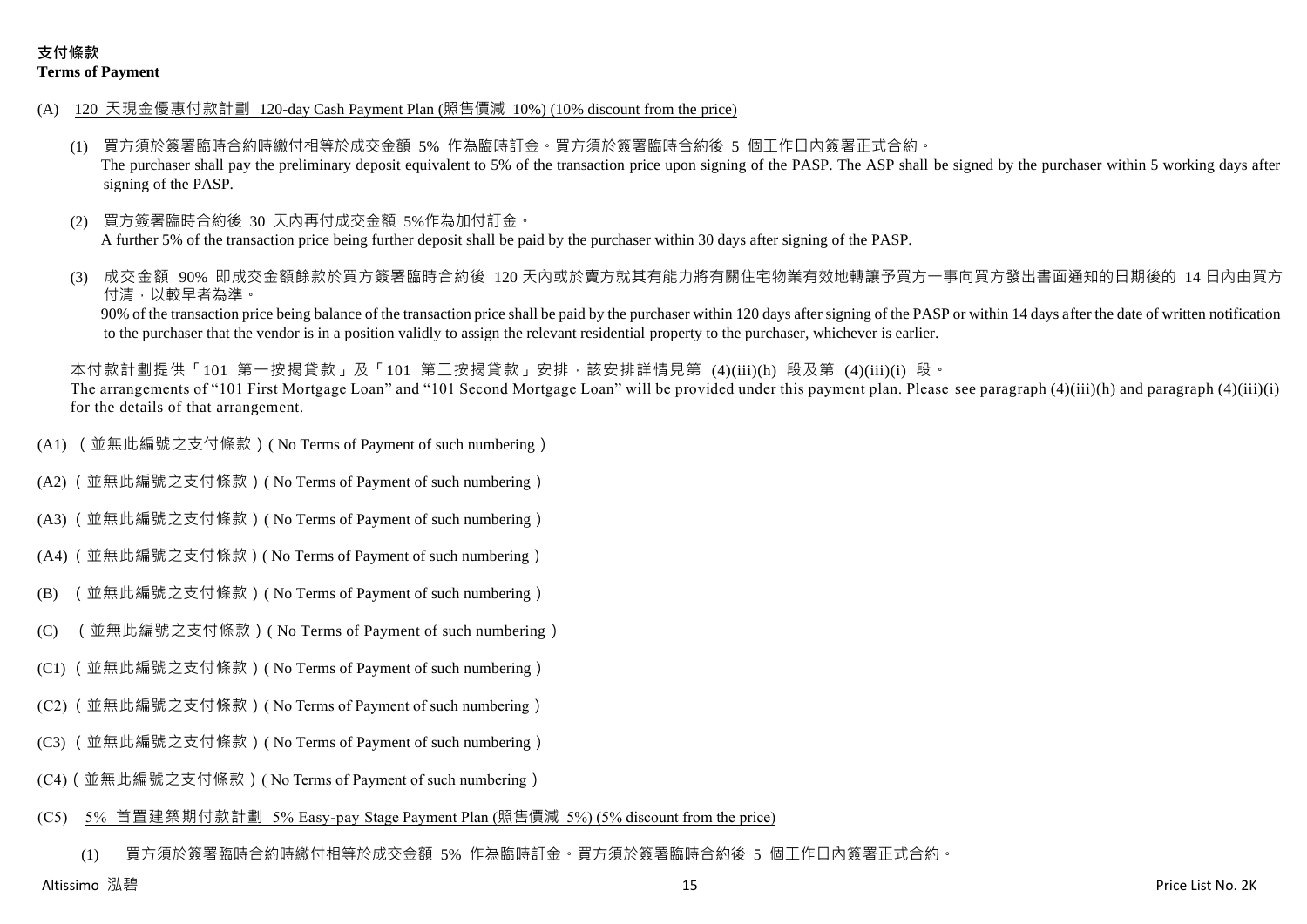The purchaser shall pay the preliminary deposit equivalent to 5% of the transaction price upon signing of the PASP. The ASP shall be signed by the purchaser within 5 working days after signing of the PASP.

- (2) 買方簽署臨時合約後 60 天內再付成交金額 5% 作為加付訂金。 A further 5% of the transaction price being further deposit shall be paid by the purchaser within 60 days after signing of the PASP.
- (3) 買方簽署臨時合約後 90 天內再付成交金額 5% 作為加付訂金。 A further 5% of the transaction price being further deposit shall be paid by the purchaser within 90 days after signing of the PASP.
- (4) 成交金額 85% 即成交金額餘款於賣方就其有能力將有關住宅物業有效地轉讓予買方一事向買方發出書面通知的日期後的 14 日內由買方付清。 85% of the transaction price being balance of the transaction price shall be paid by the purchaser within 14 days after the date of written notification to the purchaser that the vendor is in a position validly to assign the relevant residential property to the purchaser.

本付款計劃提供「101 第一按揭貸款」及「101第 二按揭貸款」安排,該安排詳情見第 (4)(iii)(h) 段及第 (4)(iii)(i) 段。 The arrangements of "101 First Mortgage Loan" and "101 Second Mortgage Loan" will be provided under this payment plan. Please see paragraph (4)(iii)(h) and paragraph (4)(iii)(i) for the details of that arrangement.

- (C6) (並無此編號之支付條款)( No Terms of Payment of such numbering)
- (C7) 2 年無憂回報補貼建築期付款計劃 2 -Year Hassle-free Cash-Return Subsidy Stage Payment Plan (照售價減 1.5%) (1.5% discount from the price)
	- (1) 買方須於簽署臨時合約時繳付相等於成交金額 5% 作為臨時訂金。買方須於簽署臨時合約後 5 個工作日內簽署正式合約。 The purchaser shall pay the preliminary deposit equivalent to 5% of the transaction price upon signing of the PASP. The ASP shall be signed by the purchaser within 5 working days after signing of the PASP.
	- (2) 買方簽署臨時合約後 60 天內再付成交金額 5% 作為加付訂金。 A further 5% of the transaction price being further deposit shall be paid by the purchaser within 60 days after signing of the PASP.
	- (3) 買方簽署臨時合約後 90 天內再付成交金額 5% 作為部份成交金額。 A further 5% of the transaction price being part payment of the transaction price shall be paid by the purchaser within 90 days after signing of the PASP.
	- (4) 成交金額 85% 即成交金額餘款於賣方就其有能力將有關住宅物業有效地轉讓予買方一事向買方發出書面通知的日期後的 14 日內由買方付清。 85% of the transaction price being balance of the transaction price shall be paid by the purchaser within 14 days after the date of written notification to the purchaser that the vendor is in a position validly to assign the relevant residential property to the purchaser.
- (C8) 3 年無憂回報補貼建築期付款計劃 3 -Year Hassle-free Cash-Return Subsidy Stage Payment Plan (照售價減 2%) (2% discount from the price)
	- (1) 買方須於簽署臨時合約時繳付相等於成交金額 5% 作為臨時訂金。買方須於簽署臨時合約後 5 個工作日內簽署正式合約。 The purchaser shall pay the preliminary deposit equivalent to 5% of the transaction price upon signing of the PASP. The ASP shall be signed by the purchaser within 5 working days after signing of the PASP.
	- (2) 買方簽署臨時合約後 60 天內再付成交金額 5% 作為加付訂金。 A further 5% of the transaction price being further deposit shall be paid by the purchaser within 60 days after signing of the PASP.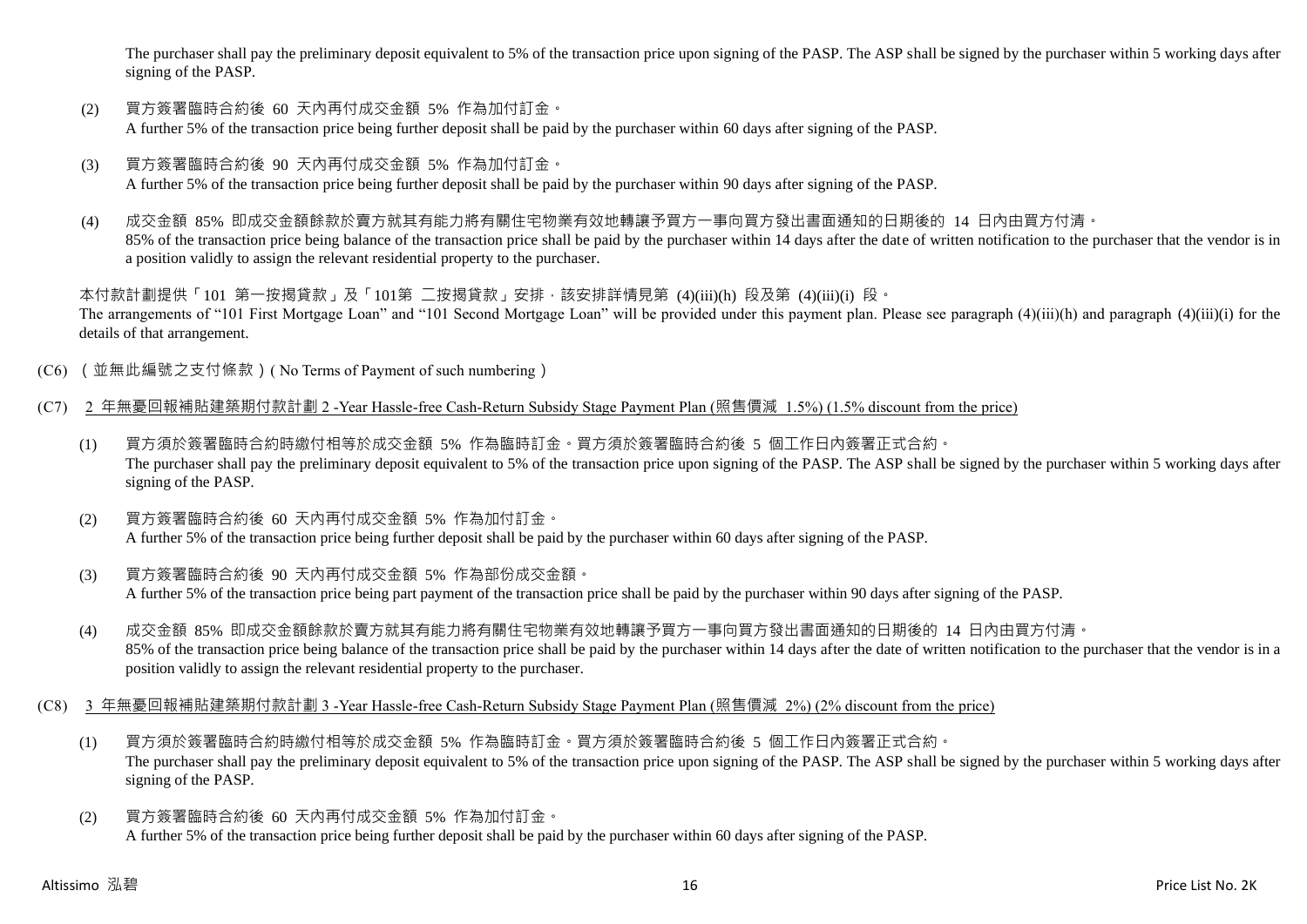(3) 買方簽署臨時合約後 90 天內再付成交金額 5% 作為部份成交金額。

A further 5% of the transaction price being part payment of the transaction price shall be paid by the purchaser within 90 days after signing of the PASP.

(4) 成交金額 85% 即成交金額餘款於賣方就其有能力將有關住宅物業有效地轉讓予買方一事向買方發出書面通知的日期後的 14 日內由買方付清。 85% of the transaction price being balance of the transaction price shall be paid by the purchaser within 14 days after the date of written notification to the purchaser that the vendor is in a position validly to assign the relevant residential property to the purchaser.

# (ii) **售價獲得折扣的基礎**

**The basis on which any discount on the price is available**

- (a) 見 4(i)  $\text{See } 4(i)$ .
- (b) 不適用。 Not applicable.

(c) 「限時置業售價折扣」:於 2020 年 9 月 30 日或之前簽署臨時合約購買本價單中之指明住宅物業之買方可獲額外售價 2%折扣優惠。

(只適用於 5%首置建築期付款計劃、2 年無憂回報補貼建築期付款計劃及 3 年無憂回報補貼建築期付款計劃)

"First Home Purchase Price Discount": An extra 2% discount from the price would be offered to the purchasers who sign the PASP to purchase a specified residential property listed in this price list on or before 30th September 2020.

(Only applicable to 5% Easy-pay Stage Payment Plan, 2 -Year Hassle-free Cash-Return Subsidy Stage Payment Plan and 3 -Year Hassle-free Cash-Return Subsidy Stage Payment Plan)

(d) 員工置業折扣 Staff Purchasing Discount

如買方(或構成買方之任何人士)屬任何「員工合資格人士」,並且沒有委任地產代理就購入住宅物業代其行事,可獲額外 5%售價折扣優惠,折扣優惠受相關公司內部條款約 束。

If the purchaser (or any person comprising the purchaser) is a "Qualified Staff", provided that the purchaser did not appoint any estate agent to act for him/her in the purchase of the residential property, an extra 5% discount on the Price would be offered, subject to the internal regulation of Respective Related Parties.

「員工合資格人士」指碧桂園控股有限公司及其國有限公司及其內屬公司、宏安地產有限公司、位元堂藥業控股有限公司、易易壹金融集團有限公司、中 國農產品交易有限公司或中國建築國際集團及其附屬公司之任何董事、員工及其直系親屬(任何個人的配偶、父母、子女、兄弟及姐妹為該個人之「直系親屬」,惟須提供令 賣方滿意的有關證明文件 以茲證明有關關係,且賣方對是否存在近親關係保留最終決定權)。

"Qualified Staff" means any director or employee (and his/her close family member (a spouse, parent, child, brother and sister of a person is a "close family member" of that person provided that the relevant supporting documents to the satisfaction of the Vendor must be provided to prove the relationship concerned and that the Vendor reserves the final right to decide whether or not such relationship exists)) of any of Country Garden Holdings Company Limited and its subsidiaries, Wang On Group Limited and its subsidiaries, Wang On Properties Limited, Wai Yuen Tong Medicine Holdings Limited, Easy One Financial Group Limited, China Agri-Products Exchange Limited and China State Construction International Holdings Ltd. and its subsidiaries.

買方須在遞交購樓意向登記表格時或前提供令賣方滿意的證據証明其為「員工合資格人士」及(如適用)直系親屬關係,賣方就相關買方是否「員工合資格人士」及(如適 用)存在直系親屬關係有最終決定權,而賣方之決定為最終及對買方具有約束力。

The purchaser shall on or before submission of the Registration of Intent form on the spot provide evidence for proof of being a (if applicable) "Qualified Staff" to the satisfaction of the Vendor and in this respect the Vendor shall have absolute discretion and the Vendor's decision shall be final and binding on the purchaser.

(e) 「管理費」優惠 "Management Fees" Discount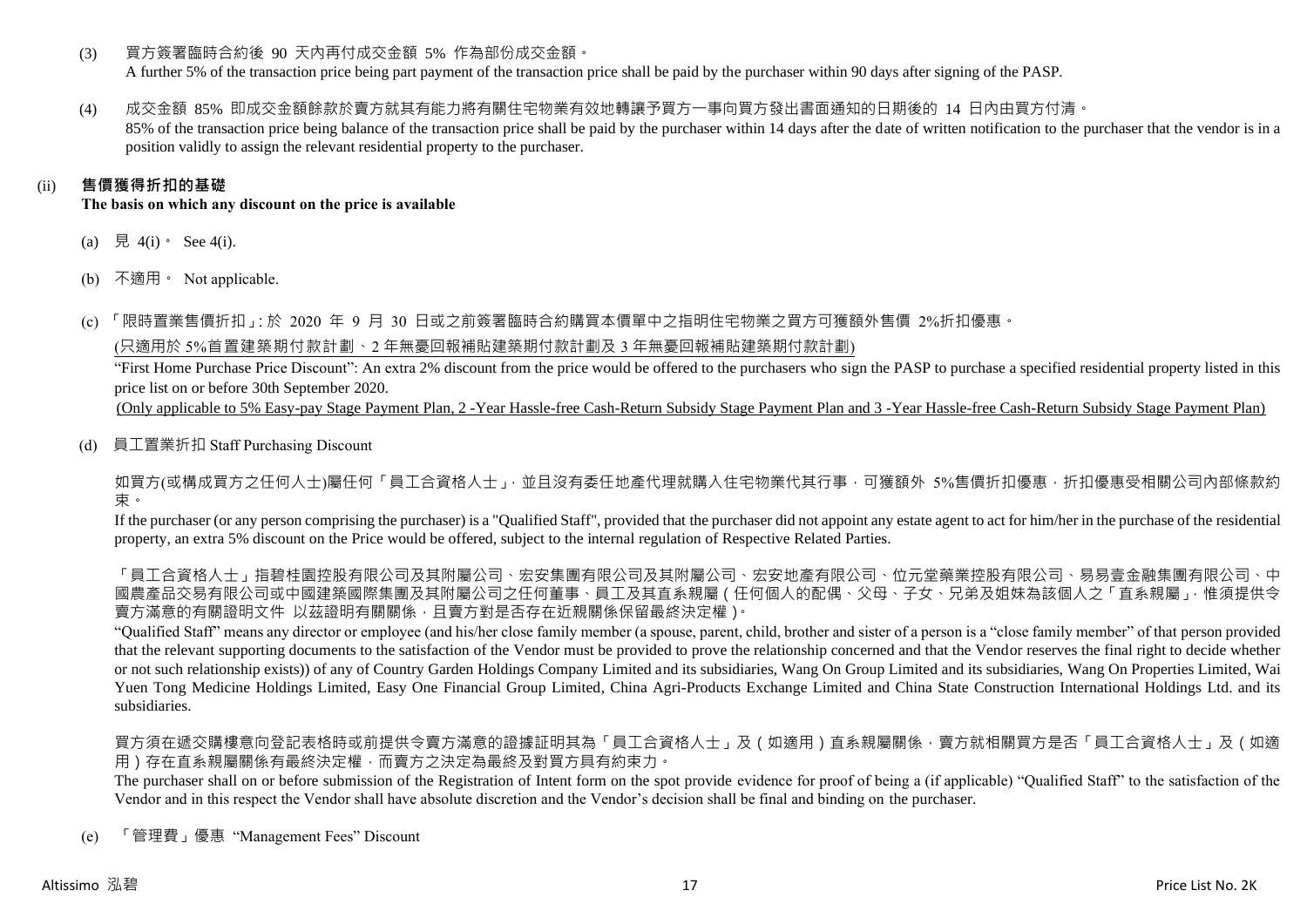於 2020 年 6 月 30 日或之前 · 首 10 名簽署臨時合約購買發展項目住宅物業(不論列於本價單或任何其他價單內)之買方 · 可享有下列售價折扣優惠作為「管理費」優惠: The first ten  $(10)$  purchasers who purchase the specified residential properties in the Development and sign the PASP thereof on or before 30<sup>th</sup> June 2020 (whether the specified residential property is included in this price list or any other price lists) will enjoy the "Management Fees" Discount as listed below as discount on the Price:

- (1) 每個一房住宅物業:港幣 \$98,000;或 For each one-bedroom residential property purchased: HK\$98,000; or
- (2) 每個二房住宅物業住宅物業:港幣 \$138,000;或 For each two-bedroom residential property purchased: HK\$138,000; or
- (3) 每個三房住宅物業住宅物業:港幣 \$218,000。 For each three-bedroom residential property purchased: HK\$218,000.

為免生疑,賣方並不就買方完成買賣後須繳付的管理費金額及其他費用作出任何明示或隱含之要約、陳述、承諾或保證。管理費金額以發展項目管理人決定為準。 For the avoidance of doubt, the Vendor does not make any express or implied representation, promise or warranty in relation to the amount of management fees and other charges payable by the purchases after completion of the sale and purchase. The amount of management shall be subject to the determination by the Manager of the Development.

(f) 「現樓開放月特別優惠」 "Property-Viewing Opening" Discount

於 2020 年 5 月 20 日起 ·首 20 名簽署臨時合約購買發展項目住宅物業 ( 不論列於本價單或任何其他價單內 ) 之買方 · 可享有下列售價折扣優惠作為「現樓開放月特 別優惠」優惠:

The first twenty (20) purchasers who purchase the specified residential properties in the Development and sign the PASP thereof from 20<sup>th</sup> May 2020 (whether the specified residential property is included in this price list or any other price lists) will enjoy the "Property-Viewing Opening" Discount as listed below as discount on the Price:

- (1) 每個一房住宅物業:港幣 \$66,000;或 For each one-bedroom residential property purchased: HK\$66,000; or
- (2) 每個二房住宅物業住宅物業:港幣 \$88,000;或 For each two-bedroom residential property purchased: HK\$88,000; or
- (3) 每個三房住宅物業住宅物業:港幣 \$168,000。 For each three-bedroom residential property purchased: HK\$168,000.
- (g) "Countrygardenhk" Instagram 帳戶跟隨優惠 "Countrygardenhk" Instagram Account Follows' Discount

凡於簽署臨時買賣合約前跟隨"countrygardenhk" Instagram 帳戶的買家,可獲 1% 售價折扣優惠。 A 1% discount from the Price would be offered to a Purchaser who has followed the "countrygardenhk" Instagram account before signing the Preliminary Agreement for Sale and Purchase.

### (iii) **可就購買發展項目中的指明住宅物業而連帶獲得的任何贈品、財務優惠或利益**

**Any gift, or any financial advantage or benefit, to be made available in connection with the purchase of a specified residential property in the Development**

(a) 見 4(i) 及 4(ii)。 See 4(i) and 4(ii)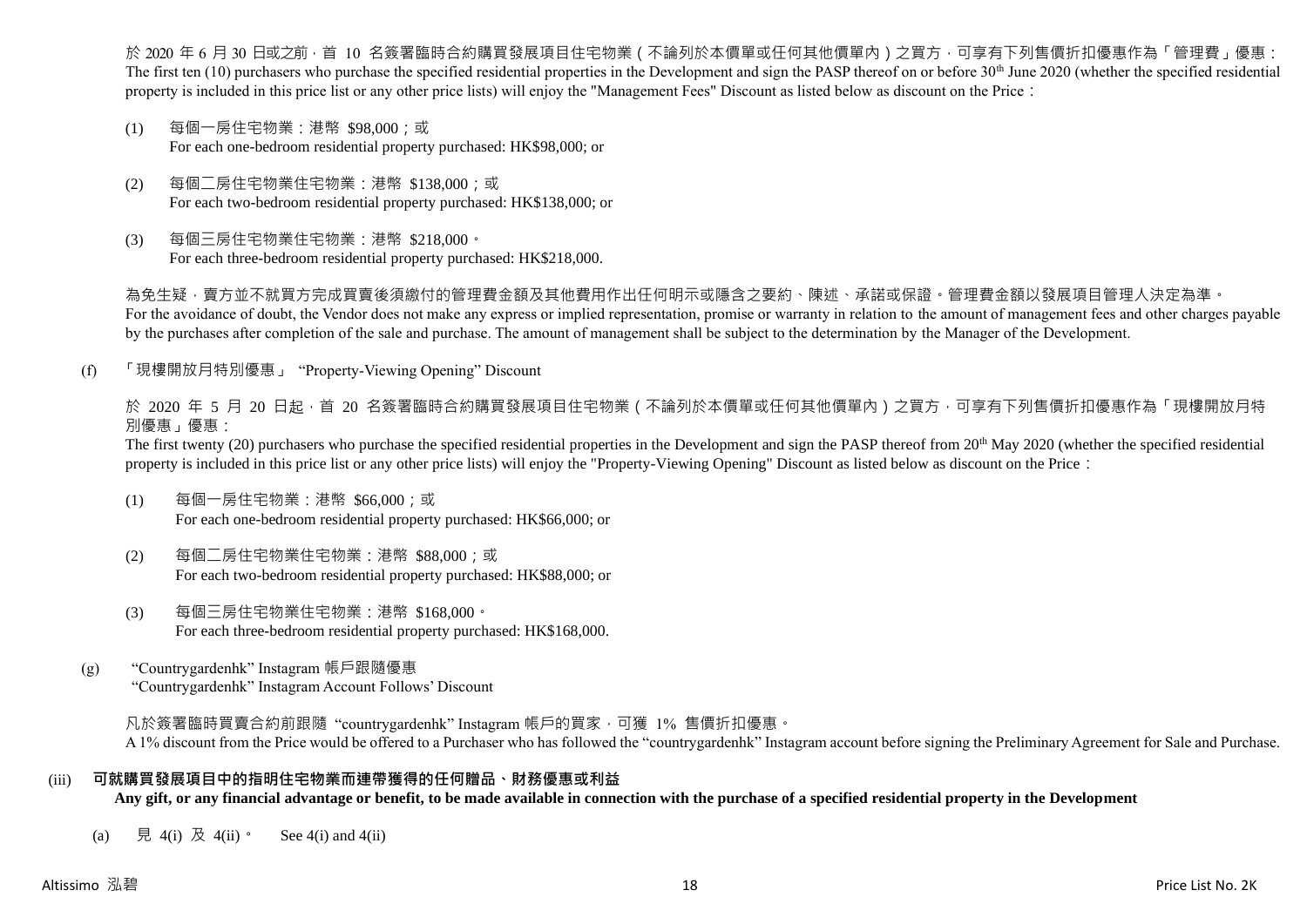(b) 「成交金額 75% 第一按揭」 "First Mortgage for 75% of the transaction price"

## **只適用於第( 4)(i)(A3)、第 (4)(i)(C2) 段及第 (4)(i)(C4) 段之付款計劃。** Only applicable to the payment plan under paragraphs  $(4)(i)(A3)$ ,  $(4)(i)(C2)$  and  $(4)(i)(C4)$ .

買方可向賣方介紹之財務機構或賣方指定的其它公司 (「介紹之第一承按人」) 申請最高達成交金額之 75% 之第一按揭 (「第一按揭貸款」)。第一按揭貸款及其申請受 以下條款及條件規限:

The purchaser may apply to the financial institution referred by the Vendor or any other company designated by the Vendor (the "Referred First Mortgagee") for first mortgage with a maximum loan amount equivalent to 75% of the transaction price (the "First Mortgage Loan"). The First Mortgage and its application are subject to the following terms and conditions:

(1) 買方必須於付清成交金額餘款之日起計最少 60 日前以指定的申請書向介紹之第一承按人申請第一按揭貸款。

The purchaser shall by prescribed form apply to the Referred First Mortgagee for the First Mortgage Loan, not less than 60 days before the due date of payment of the balance of the transaction price.

- (2) 買方須依照介紹之第一承按人之要求提供足夠之入息證明文件。 The purchaser shall provide sufficient proof of income in accordance with the requirements of the Referred First Mortgagee.
- (3) 買方須以所購之發展項目住宅物業之第一衡平法按揭及第一法定按揭作抵押。 The First Mortgage Loan shall be secured by a first equitable mortgage and a first legal mortgage over the residential property in the Development purchased by the purchaser.
- (4) 第一按揭貸款年期最長為 25 年。 The maximum tenor of the First Mortgage Loan shall not exceed 25 years.
- (5) 第一按揭貸款首 24 個月之年利率以介紹之第一承按人引用之最優惠利率 (P) 減 2% (P 2%) 計算。其後的年利率以最優惠利率加 2.375% (P + 2.375%) 計算。P 為 浮動利率,於本價單日期 P 為每年 5.375%。最終按揭利率以介紹之第一承按人審批結果而定,賣方並無就其作出,亦不得被視為就其作出任何不論明示或隱含之陳 述、承諾或保證。

The interest rate of the first 24 months of the First Mortgage Loan shall be Prime Rate (P) quoted by the Referred First Mortgagee minus 2% (P-2%). The interest rate for the rest of the term of the First Mortgage Loan shall be Prime Rate (P) plus 2.375% (P+2.375%). P is subject to fluctuation. P as at the date of this price list is 5.375% per annum. The final mortgage rate will be subject to final approval by the Referred First Mortgagee. No representation, undertaking or warranty, whether express or implied, is given, or shall be deemed to have been given by the Vendor in respect thereof.

(6) 第一按揭貸款之文件必須由介紹之第一承按人指定之律師行辦理,並由買方負責有關律師費用及其他開支。

All legal documents in relation to the First Mortgage Loan must be prepared by the solicitors' firm designated by the Referred First Mortgagee. All legal costs and other expenses incurred shall be paid by the Purchaser.

(7) 買方於決定選擇此安排前,請先向介紹之第一承按人查詢清楚按揭條款及條件、批核條件及申請手續。

The purchaser is advised to enquire with the Referred First Mortgagee on details of the terms and conditions of the mortgage, approval conditions and application procedures of the First Mortgage before choosing this arrangement.

- (8) 第一按揭貸款條款及批核條件僅供參考,介紹之第一承按人保留不時更改第一按揭貸款條款及批核條件的權利。 The terms and conditions and approval conditions of the First Mortgage Loan are for reference only, the Referred First Mortgagee reserves the right to change the terms and conditions and approval conditions of the First Mortgage Loan from time to time as it sees fit.
- (9) 有關第一按揭貸款之批核與否及借貸條款以介紹之第一承按人之最終決定為準,與賣方無關,目於任何情況賣方均無需為此負責。賣方並無或不得被視為就第一按揭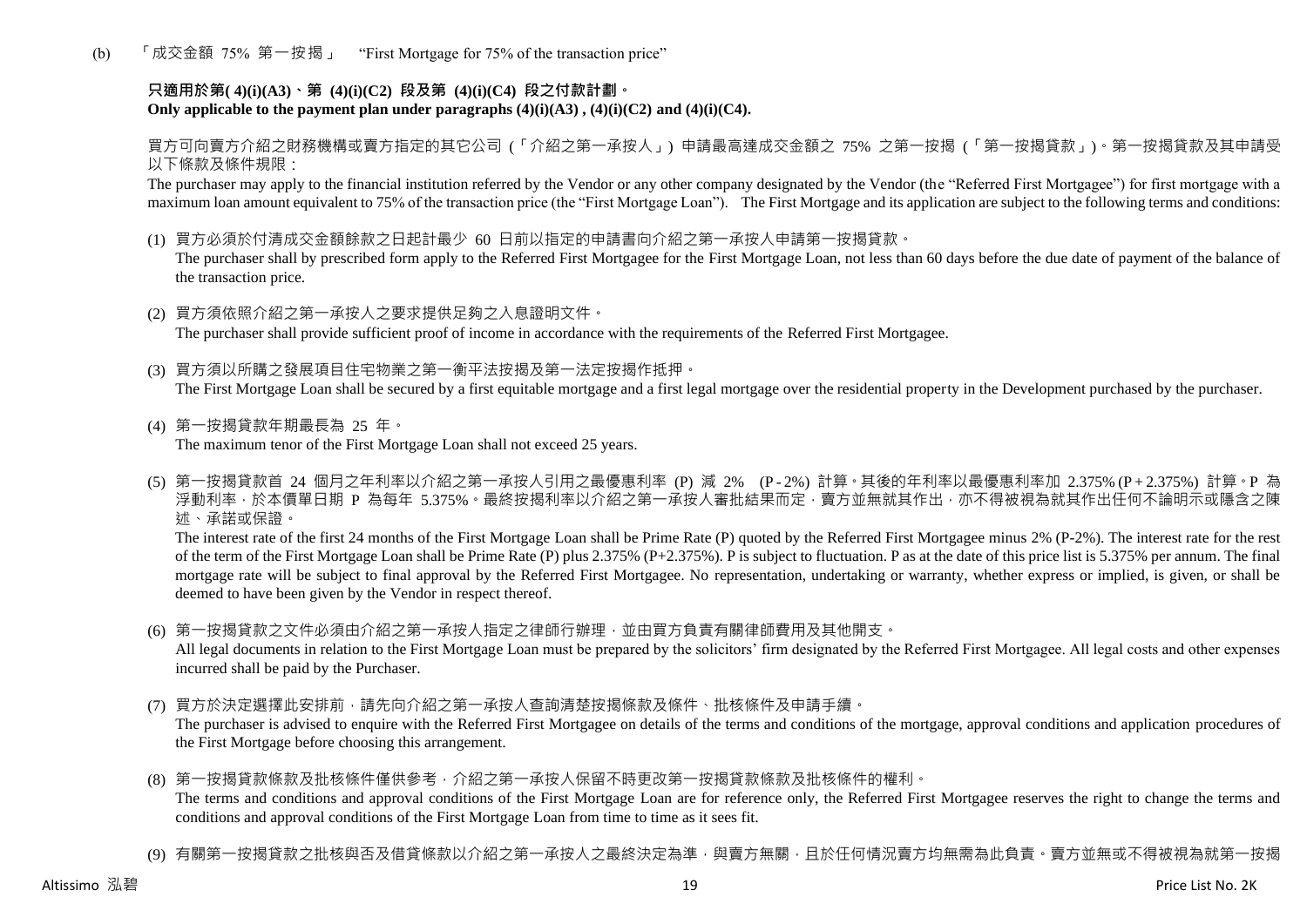貨款之按揭條款及條件以及申請之批核作出任何不論明示或隱含之陳述、承諾或保證。不論貸款獲批與否,買方仍須按正式合約完成交易及付清成交金額餘款。 The terms and conditions and the approval of applications for the First Mortgage Loan are subject to the final decision of the Referred First Mortgagee, and are not related to the Vendor (who shall under no circumstances be responsible therefor). No representation, undertaking or warranty, whether express or implied, is given, or shall be deemed to have been given by Vendor in respect of the terms and conditions and the approval of applications for the First Mortgage Loan. Regardless the First Mortgage Loan is granted or not, the purchaser(s) shall complete the sale and purchase in accordance with the ASP and pay the balance of the transaction price.

(c) 「成交金額 10% 第二按揭」 "Second Mortgage for 10% of the transaction price"

## **只適用於 第(4)(i)(C4) 段之付款計劃。**

**Only applicable to the payment plans under paragraphs (4)(i)(C4).**

買方可向賣方介紹之財務機構或賣方指定的其它公司 (「介紹之第二承按人」) 申請最高達成交額之 10% 之第二按揭,基本條款如下:

The Purchaser may apply to the financial institution referred by the Vendor or any other company designated by the Vendor (the "Referred Second Mortgagee") for second mortgage with a maximum loan amount equivalent to 10% of the transaction price (the "Second Mortgage"). The Second Mortgage and its application are subject to the following terms and conditions:

(1) 買方必須於付清成交金額餘款之日起計最少 60 日前以指定的申請書向介紹之第二承按人申請按揭貸款。

The purchaser(s) shall by prescribed form apply to the Referred Second Mortgagee for mortgage loan, not less than 60 days before the due date of payment of the balance of the transaction price.

- (2) 買方須依照介紹之第二承按人之要求提供足夠之入息證明文件。 The purchaser shall provide sufficient proof of income in accordance with the requirements of the Referred Second Mortgagee.
- (3) 第二按揭貸款年期最長為 5 年或與第一按揭貸款同等年期,以較短者為準 The maximum tenor of second mortgage loan shall be 5 years or the same tenor of first mortgage loan, whichever is the shorter.
- (4) 第二按揭首 24 個月之年利率以介紹之第二承按人引用之最優惠利率 (P) 減 2.75% (P 2.75%) 計算。其後的年利率以最優惠利率 (P) 加 2.375% (P + 2.375%) 計算。 P 為浮動利率,於本價單日期 P 為每年 5.375%。最終按揭利率以介紹之第二承按人審批結果而定,賣方並無就其作出,亦不得被視為就其作出任何不論明示或隱含 之陳述、承諾或保證。

The interest rate of the first 24 months of the Second Mortgage shall be Prime Rate (P) quoted by the Referred Second Mortgagee minus 2.75% (P-2.75%). The interest rate for the rest of the term of the Second Mortgage shall be Prime Rate (P) plus 2.375% (P+2.375%). P is subject to fluctuation. P as at the date of this price list is 5.375% per annum. The final mortgage rate will be subject to final approval by the Referred Second Mortgagee. No representation, undertaking or warranty, whether express or implied, is given, or shall be deemed to have been given by the Vendor in respect thereof.

- (5) 第二按揭貸款最高金額為成交金額的 10%,惟第一按揭貸款及第二按揭貸款總金額不可超過成交金額或有關住宅物業的估價 (以較低者為準) 的 85%。 The maximum second mortgage loan amount shall be 10% of the transaction price, but the total amount of the first mortgage loan and the second mortgage loan together shall not exceed 85% of the transaction price or the valuation of the relevant residential property, whichever is the lower.
- (6) 第一按揭貸款銀行須為介紹之第二承按人所指定之銀行,買方並須首先得到該銀行書面同意辦理第二按揭貸款。 The first mortgagee bank shall be one which is nominated by the Referred Second Mortgagee. The purchaser(s) shall obtain the prior written consent from the first mortgagee bank for the application of second mortgage loan.
- (7) 第一按揭貸款及第二按揭貸款申請將由有關承按機構獨立處理。

The applications for first mortgage loan and the second mortgage loan will be processed by the relevant mortgagees independently.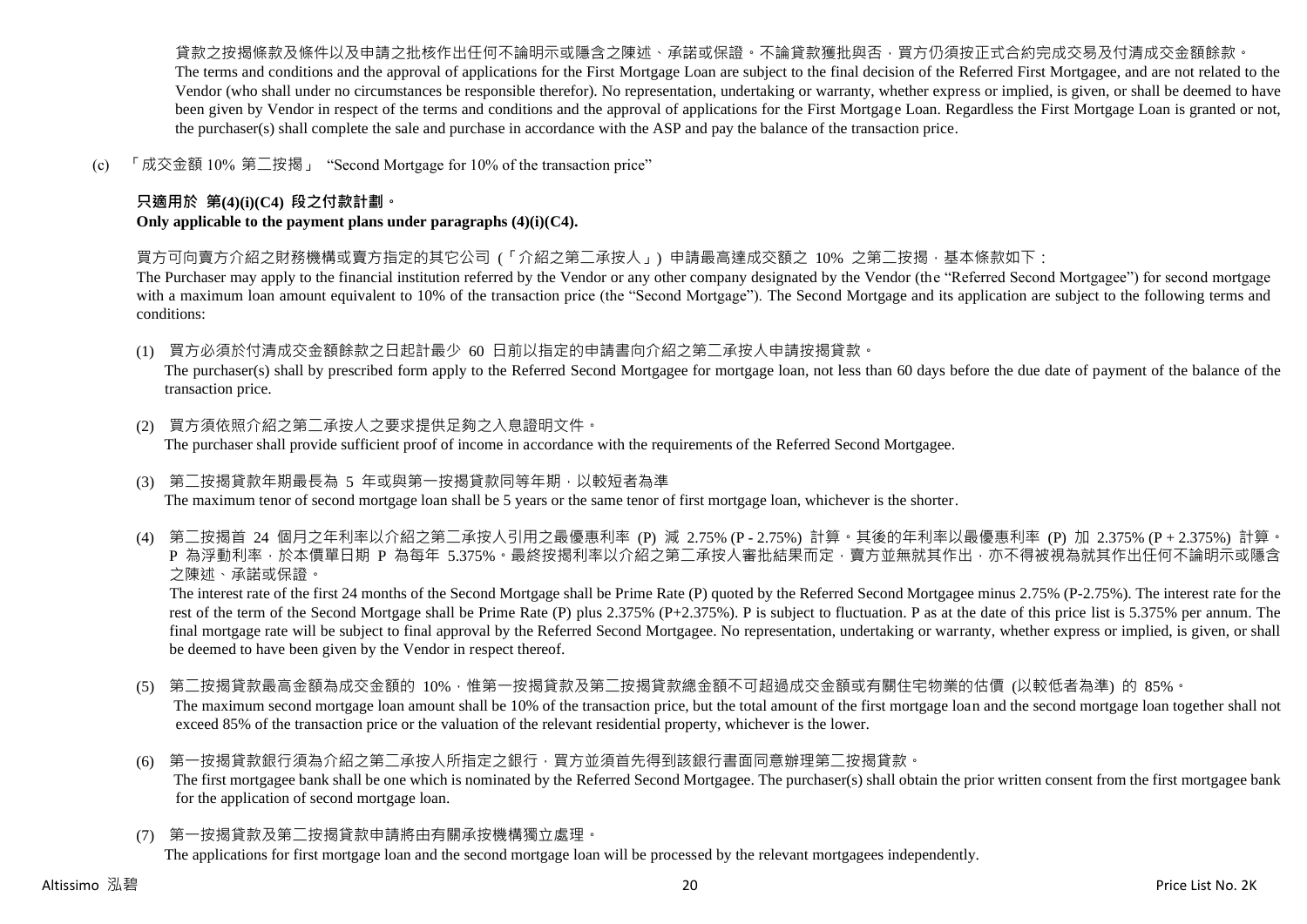(8) 所有第二按揭貸款及其相關擔保之法律文件必須由介紹之第二承按人指定律師行辦理,買方及其擔保人 (如有) 須支付所有第二按揭貸款及其擔保相關之律師費及雜 費。

All legal documents of the second mortgage loan and its related guarantee shall be handled by the solicitors designated by the Referred Second Mortgagee and all legal costs and disbursement relating thereto shall be borne by the purchaser(s) and his/her/their guarantor(s) (if any).

(9) 第二按揭貸款批出與否及其條款,介紹之第二承按人有最終決定權,其決定與賣方無關,賣方亦無需為此負責。不論貸款獲批與否,買方仍須按正式合約完成交易及付 清成交金額餘款。

The approval or disapproval of the second mortgage loan and terms thereof are subject to the final decision of the Referred Second Mortgagee. The decision is not related to the vendor and the vendor shall not be responsible therefor. Regardless the loan is granted or not, the purchaser(s) shall complete the sale and purchase in accordance with the ASP and pay the balance of the transaction price.

(10) 第二按揭貸款受其他條款及細則約束。

The second mortgage loan is subject to other terms and conditions.

(d) 「成交金額 30% 第二按揭」 "Second Mortgage for 30% of the transaction price"

#### **只適用於第 (4)(i)(C6) 段之付款計劃。 Only applicable to the payment plans under paragraphs (4)(i)(C6).**

買方可向賣方介紹之財務機構或賣方指定的其它公司 (「介紹之第二承按人」) 申請最高達成交額之 30% 之第二按揭 · 基本條款如下:

The Purchaser may apply to the financial institution referred by the Vendor or any other company designated by the Vendor (the "Referred Second Mortgagee") for second mortgage with a maximum loan amount equivalent to 30% of the transaction price (the "Second Mortgage"). The Second Mortgage and its application are subject to the following terms and conditions:

(1) 買方必須於付清成交金額餘款之日起計最少 60 日前以指定的申請書向介紹之第二承按人申請按揭貸款。

The purchaser(s) shall by prescribed form apply to the Referred Second Mortgagee for mortgage loan, not less than 60 days before the due date of payment of the balance of the transaction price.

- (2) 買方須依照介紹之第二承按人之要求提供足夠之入息證明文件。 The purchaser shall provide sufficient proof of income in accordance with the requirements of the Referred Second Mortgagee.
- (3) 第二按揭貸款年期最長為 5 年或與第一按揭貸款同等年期,以較短者為準 The maximum tenor of second mortgage loan shall be 5 years or the same tenor of first mortgage loan, whichever is the shorter.
- (4) 第二按揭首 24 個月之年利率以介紹之第二承按人引用之最優惠利率 (P) 減 2.75% (P 2.75%) 計算。其後的年利率以最優惠利率 (P) 加 2.375% (P + 2.375%) 計算。 P 為浮動利率,於本價單日期 P 為每年 5.375%。最終按揭利率以介紹之第二承按人審批結果而定,賣方並無就其作出,亦不得被視為就其作出任何不論明示或隱含 之陳述、承諾或保證。

The interest rate of the first 24 months of the Second Mortgage shall be Prime Rate (P) quoted by the Referred Second Mortgagee minus 2.75% (P-2.75%). The interest rate for the rest of the term of the Second Mortgage shall be Prime Rate (P) plus 2.375% (P+2.375%). P is subject to fluctuation. P as at the date of this price list is 5.375% per annum. The final mortgage rate will be subject to final approval by the Referred Second Mortgagee. No representation, undertaking or warranty, whether express or implied, is given, or shall be deemed to have been given by the Vendor in respect thereof.

(5) 第二按揭貸款最高金額為成交金額的 30%,惟第一按揭貸款及第二按揭貸款總金額不可超過成交金額或有關住宅物業的估價 (以較低者為準) 的 80%。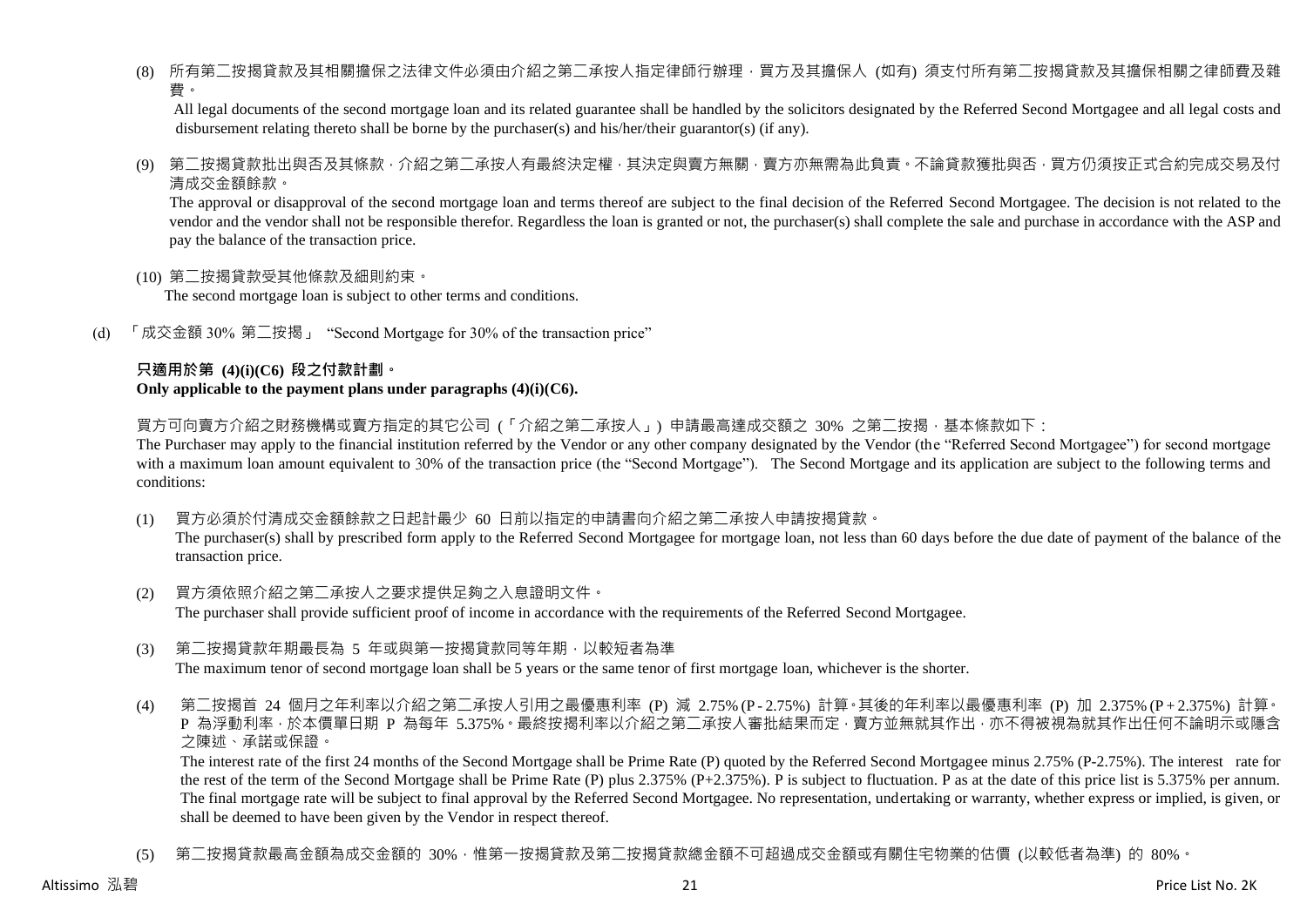The maximum second mortgage loan amount shall be 30% of the transaction price, but the total amount of the first mortgage loan and the second mortgage loan together shall not exceed 80% of the transaction price or the valuation of the relevant residential property, whichever is the lower.

(6) 第一按揭貸款銀行須為介紹之第二承按人所指定之銀行,買方並須首先得到該銀行書面同意辦理第二按揭貸款。

The first mortgagee bank shall be one which is nominated by the Referred Second Mortgagee. The purchaser(s) shall obtain the prior written consent from the first mortgagee bank for the application of second mortgage loan.

(7) 第一按揭貸款及第二按揭貸款申請將由有關承按機構獨立處理。 The applications for first mortgage loan and the second mortgage loan will be processed by the relevant mortgagees independently.

(8) 所有第二按揭貸款及其相關擔保之法律文件必須由介紹之第二承按人指定律師行辦理,買方及其擔保人 (如有) 須支付所有第二按揭貸款及其擔保相關之律師費及雜 費。

All legal documents of the second mortgage loan and its related guarantee shall be handled by the solicitors designated by the Referred Second Mortgagee and all legal costs and disbursement relating thereto shall be borne by the purchaser(s) and his/her/their guarantor(s) (if any).

(9) 第二按揭貸款批出與否及其條款,介紹之第二承按人有最終決定權,其決定與賣方無關,賣方亦無需為此負責。不論貸款獲批與否,買方仍須按正式合約完成交易及 付清成交金額餘款。

The approval or disapproval of the second mortgage loan and terms thereof are subject to the final decision of the Referred Second Mortgagee. The decision is not related to the vendor and the vendor shall not be responsible therefor. Regardless the loan is granted or not, the purchaser(s) shall complete the sale and purchase in accordance with the ASP and pay the balance of the transaction price.

- (10) 第二按揭貸款受其他條款及細則約束。 The second mortgage loan is subject to other terms and conditions.
- (e) 「首 2 年每年 3 厘回報補貼優惠」 "First Two Year Return Subsidy at 3% p.a. Benefit "

### **只適用於選擇支付計劃 (4)(i)(C7) 的買方。**

### **Only applicable to the payment plans under paragraphs (4)(i)(C7).**

受限於相關交易文件條款及條件 (包括但不限於買方須依照買賣合約訂定的日期付清每一期樓款及售價餘款#,由完成買賣日翌日起計為期 2 年,買方每月可獲一筆現金 補貼,每月補貼金額相等於售價乘以 3% 除以 12。於上述補貼期間,現金補貼將於每月的第一個工作天存入買方於香港持牌銀行開立之戶口 (或以其他由賣方決定的方 式支付)。

Subject to the terms and conditions of the relevant transaction documents (including without limitation that the Purchaser shall settle each part payment and the balance of the Purchase Price<sup>#</sup> according to the respective dates stipulated in the agreement for sale and purchase), monthly subsidy will be given to the Purchaser for a two-year period from the date immediately after the Completion Date. The amount of the monthly subsidy is equivalent to the Purchase Price times 3% divide by 12 months. The monthly subsidy will be deposited directly into the purchaser's bank account maintained with a licenced bank in Hong Kong (or in any other manner as the Vendor may decide) on the 1st working day of each calendar month during the aforesaid subsidy period.

- 以賣方代表律師實際收到款項日期計算
- # the actual date of payment(s) received by the Vendor's solicitors shall be considered as the date of settlement of payment by the Purchaser.
- (f) 「首 3 年每年 2 厘回報補貼優惠」 "First Three Year Return Subsidy at 2% p.a. Benefit "

# **只適用於選擇支付計劃 (4)(i)(C8) 的買方。**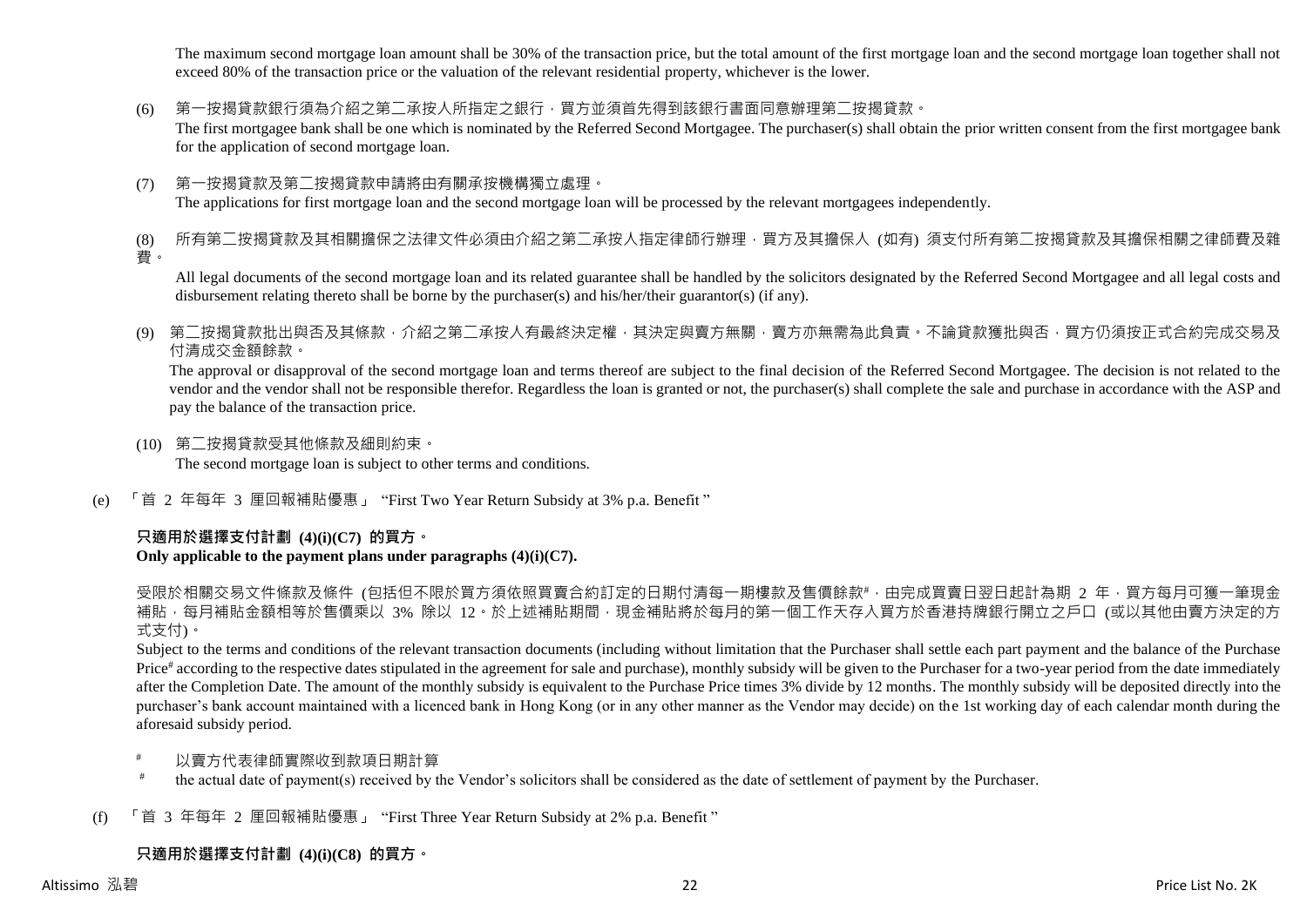### **Only applicable to the payment plans under paragraphs (4)(i)(C8).**

受限於相關交易文件條款及條件 (包括但不限於買方須依照買賣合約訂定的日期付清每一期樓款及售價餘款#,由完成買賣日翌日起計為期 3 年,買方每月可獲一筆現金 補貼,每月補貼金額相等於售價乘以 2% 除以 12。於上述補貼期間,現金補貼將於每月的第一個工作天存入買方於香港持牌銀行開立之戶口 (或以其他由賣方決定的方 式支付)。

Subject to the terms and conditions of the relevant transaction documents (including without limitation that the Purchaser shall settle each part payment and the balance of the Purchase Price<sup>#</sup> according to the respective dates stipulated in the agreement for sale and purchase), monthly subsidy will be given to the Purchaser for a three-year period from the date immediately after the Completion Date. The amount of the monthly subsidy is equivalent to the Purchase Price times 2% divide by 12 months. The monthly subsidy will be deposited directly into the purchaser's bank account maintained with a licenced bank in Hong Kong (or in any other manner as the Vendor may decide) on the 1st working day of each calendar month during the aforesaid subsidy period.

- 以賣方代表律師實際收到款項日期計算
- # the actual date of payment(s) received by the Vendor's solicitors shall be considered as the date of settlement of payment by the Purchaser.

### (g) 提前收樓裝修優惠 Early Occupation for Fitting-out Benefit

買方可選擇獲取提前收樓裝修優惠 (「該優惠」)。買方如決定選擇獲取該優惠,在付清全部成交金額的前提下,可於 2020 年 8 月 1 日或之後向賣方提出書面申請該優惠。 在賣方批准申請後,買方須簽署有關在所購住宅物業買賣成交前佔用該物業之許可協議(「許可協議」)(格式及內容由賣方訂明,買方不得要求任何修改),主要條款如下: The Purchaser may opt for obtaining the Early Occupation for Fitting-out Benefit (the "Benefit"). If the Purchaser decides to opt for obtaining the Benefit, then on the condition that the Purchaser has fully paid all the transaction price, the Purchaser may submit written application to the Vendor for the Benefit on or after 1<sup>st</sup> August 2020. Once the application is approved by the Vendor, the Purchaser shall execute a Licence Agreement (the "Licence Agreement") for occupation of the residential property purchased before completion of sale and purchase of the same (in such form and substance as the Vendor may prescribe and the Purchaser shall not request any amendment thereto), the principal terms of which are as follows:

(1) 許可佔用期由賣方就有關發展項目之佔用許可證已發出且賣方能將該住宅物業交予買方一事向買方發出書面通知的日期後第 60 日開始,至該住宅物業買賣之成交日期 為止;

The licence period shall commence from the 60<sup>th</sup> day after the date of the Vendor's written notice to the Purchaser that the Occupation Permit in respect of the Development has been issued and that the Vendor is in a position to hand over the residential property to the Purchaser, and until the date of completion of sale and purchase of the residential property;

(2) 許可佔用期内,買方只可就該住宅物業進行裝修工程。買方不得遷入居住該住宅物業,亦不得容許或容忍他人遷入居住該住宅物業。 The user of the residential property during the licence period shall be limited to fitting-out works of the residential property only. The Purchaser shall not reside in the residential property nor shall permit or suffer other person(s) to reside therein.

- (3) 許可佔用期之許可費用金額為港幣 10 元,於簽署許可協議時支付。 The licence fee during the licence period shall be HK\$10.00, payable upon signing of the Licence Agreement.
- (4) 買方必須負責繳付許可協議之印花稅裁定費及印花稅 (如有)、準備和簽署許可協議所需之所有律師費。賣方將負責繳付許可佔用期內該住宅物業之管理費、差餉、地 租、公用事業服務收費、公用事業服務按金及其它開支等(如有)。

The Purchaser shall be responsible to pay for the stamp duty adjudication fee and stamp duty (if any) on the Licence Agreement, the legal costs for the preparation and execution of the Licence Agreement. The Vendor will be responsible to pay for the management fees, government rates and rents, utilities charges, utilities deposits and all other outgoings, etc. (if any) of the residential property during the licence period.

#### 詳情以相關交易文件條款作準。

Subject to the terms and conditions of the relevant transaction documents.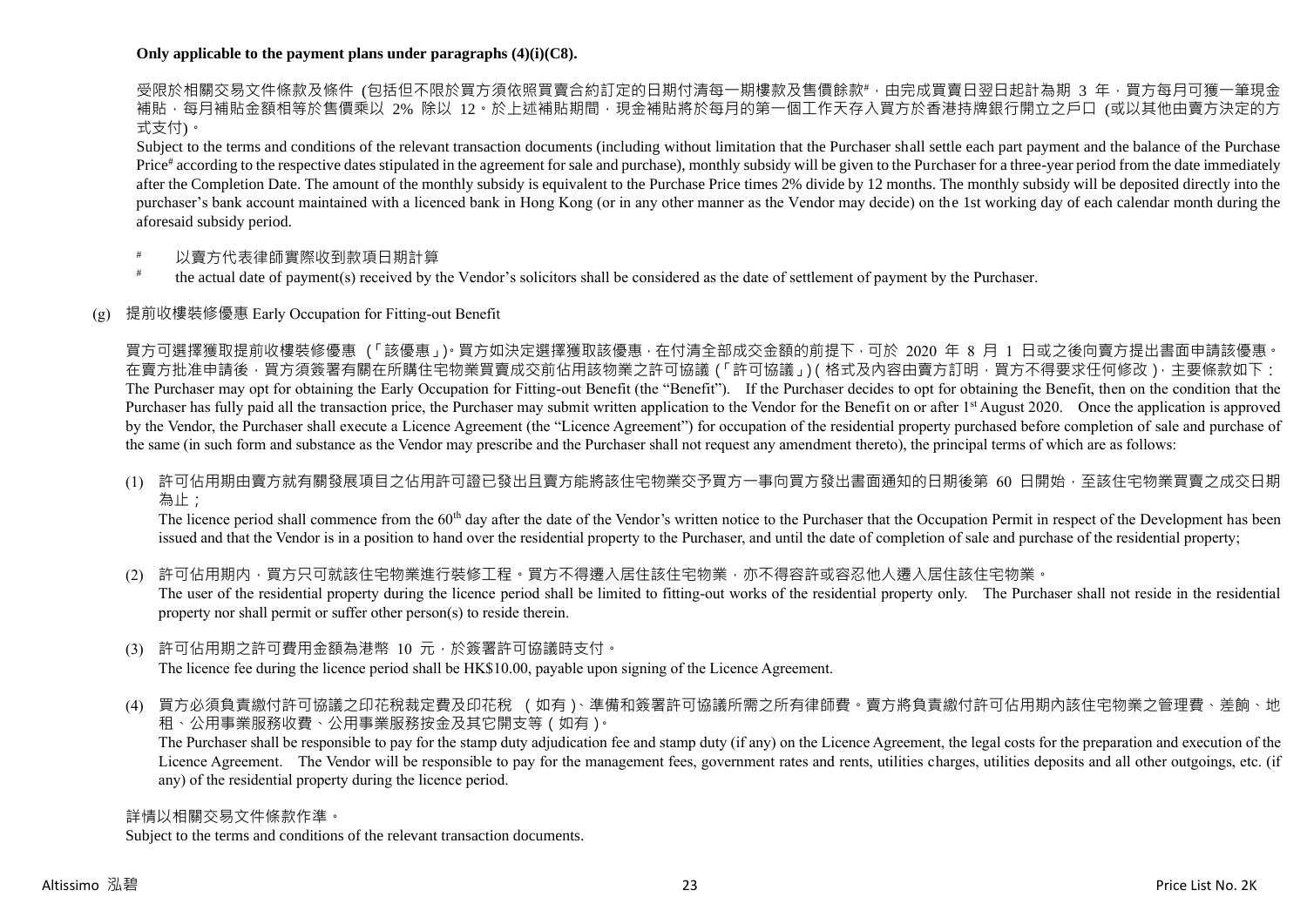### **只適用於成交金額不少於港幣10,000,000元,及選用第 (4)(i)(A) 段或第 (4)(i)(C5) 段之付款計劃。**

**Only applicable to the transaction price not less than HK\$10,000,000, and payment plans under paragraphs (4)(i)(A) or payment plans under paragraphs (4)(i)(C5) .**

### **只適用於屬自然人的買方。**

### **Only applicable to purchasers who are natural persons.**

買方可向賣方介紹之財務機構或賣方指定的其它公司 (「介紹之第一承按人」) 申請最高達成交金額之 70% 之第一按揭 (「101 第一按揭貸款」)。101 第一按揭貸款及其申 請受以下條款及條件規限:

The purchaser may apply to the financial institution referred by the Vendor or any other company designated by the Vendor (the "Referred First Mortgagee") for first mortgage with a maximum loan amount equivalent to 70% of the transaction price (the "101 First Mortgage Loan"). 101 First Mortgage Loan and its application are subject to the following terms and conditions:

(1) 買方必須於買賣合約內訂明的付清成交金額餘額之日前最少 75 日書面向介紹之第一承按人申請 101 第一按揭貸款。

The purchaser shall make a written application to the Referred First Mortgagee for 101 First Mortgage Loan not less than 75 days before the date of settlement of the balance of the transaction price as specified in the agreement for sale and purchase.

(2) 如買方選用 (4)(i)(A) 段之付款計劃並申請 101 第一按揭貸款,成交金額將會增加 3.5%,買方必須於申請時向賣方繳付 (a) 截至申請日期當日按照買賣合約訂明及按新 成交金額計算之應付部份與 (b) 原來成交金額已付部份之差額;如買方選用 (4)(i)(C5) 段之付款計劃並申請 101 第一按揭貸款,成交金額將會增加 2%,買方必須於申請 時向賣方繳付 (a) 截至申請日期當日按照買賣合約訂明及按新成交金額計算之應付部份與 (b) 原來成交金額已付部份之差額。為免存疑,更改後之成交金額將以進位到最 接近的千位數計算。買方亦須就此簽立一份有關住宅物業之補充合約以更改成交金額及支付條款,有關之律師費用及雜費概由買方負責。 If payment plan under paragraph  $(4)(i)(A)$  is opted by the purchaser and the purchaser applies for the 101 First Mortgage Loan, the transaction price shall be increased by 3.5% and

the difference between (a) amount payable under the ASP calculated by reference to the new transaction price as at the date of application and (b) amount of original transaction price paid by the purchaser shall be payable by the purchaser to the Vendor upon application. If payment plan under paragraph  $(4)(i)(C5)$  is opted by the purchaser and the purchaser applies for the 101 First Mortgage Loan, the transaction price shall be increased by 2% and the difference between (a) amount payable under the ASP calculated by reference to the new transaction price as at the date of application and (b) amount of original transaction price paid by the purchaser shall be payable by the purchaser to the Vendor upon application. For avoidance of doubt, the new transaction price will be rounded up to the nearest thousand. The purchaser shall also sign a supplemental agreement in respect of the residential property to vary the transaction price and the terms of payment, all relevant legal costs and disbursements of which shall be borne by the purchaser solely.

(3) 如買方最終並無選用「101 第一按揭貸款」,買方可在住宅物業買賣成交後 1 個月内向賣方遞交書面申請成交金額回贈,賣方將會在收到買方之書面申請後 1 個月内給予 買方同等金額之成交金額回贈。

If the Purchaser eventually does not utilize the 101 First Mortgage Loan, the purchaser may, within 1 month after completion of sale and purchase of the residential property, submit a written application to the Vendor for a transaction price rebate. The Vendor will provide to the purchaser the transaction price rebate in the amount equivalent to the said part payment within 1 month after receiving the written application from the purchaser..

(4) 101 第一按揭貸款的最高金額為成交金額的 70% (若買方為香港永久性居民) 或 60% (若買方為非香港永久性居民),貸款金額不可超過應繳付之成交金額餘額。介紹之第 一承按人因應買方及其擔保人 (如適用) 的信貸評估,對實際批出予買方的貸款金額作出決定。

The maximum 101 First Mortgage Loan amount shall be 70% of the transaction price (if purchaser is Hong Kong permanent residents) or 60% of the transaction price (if purchaser is not Hong Kong permanent residents), provided that the loan amount shall not exceed the balance of the transaction price payable. The Referred First Mortgagee will decide the loan amount to be granted to the purchaser after considering the result of the credit assessment of the purchaser and his guarantor (if applicable).

(5) 101 第一按揭貸款年期最長為 25 年。

The maximum tenor of the 101 First Mortgage Loan shall not exceed 25 years.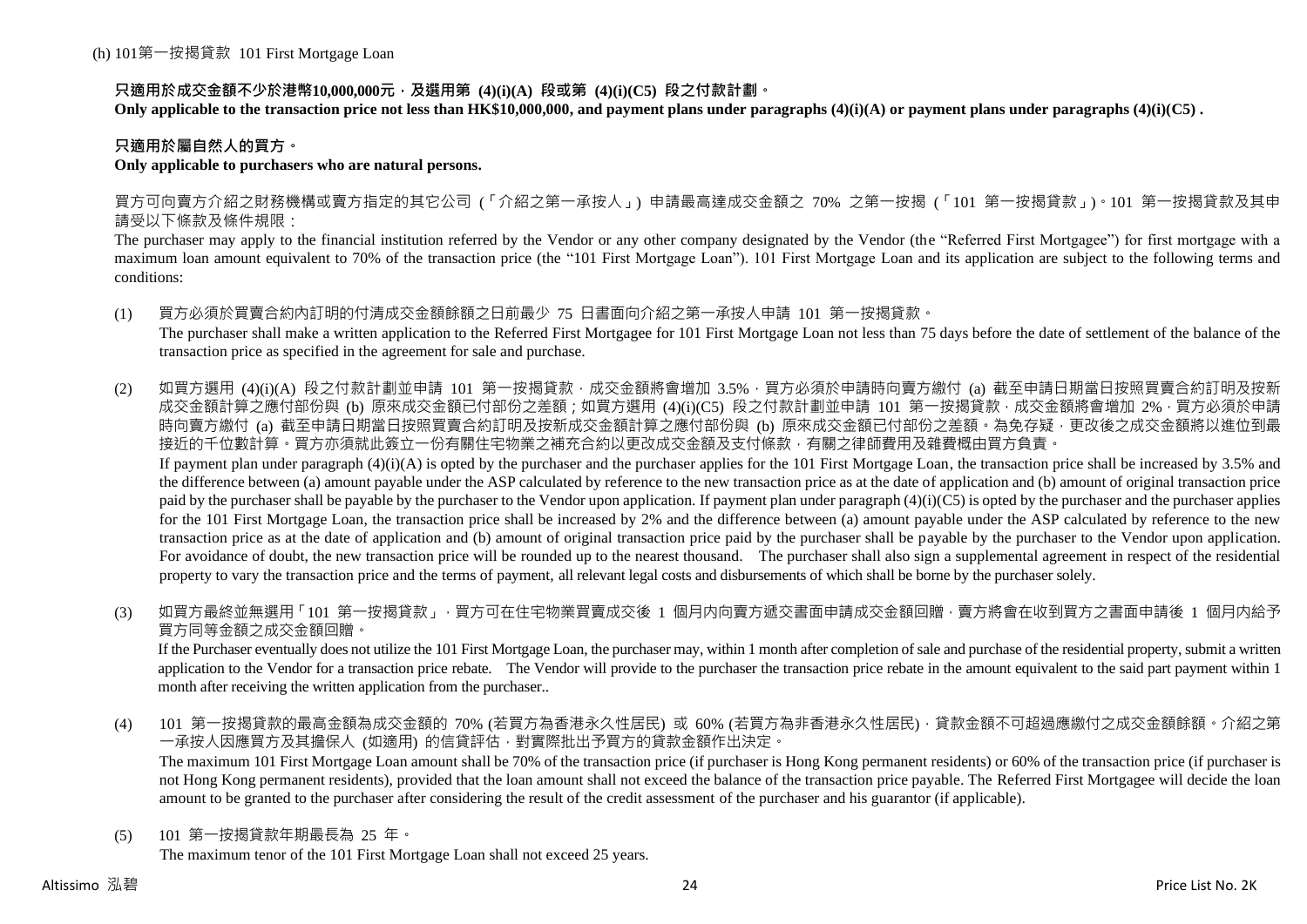- (6) 101 第一按揭貸款以住宅物業之第一法定按揭作抵押。 The 101 First Mortgage Loan shall be secured by a first legal mortgage over the residential property.
- (7) 101 第一按揭貸款年期首 24 個月的年利率為介紹之第一承按人不時報價之最優惠利率減 4.5%。 The annual interest rate of the 101 First Mortgage Loan for the first 24 months shall be at 4.5% below the Best Lending Rate as quoted by the Referred First Mortgagee from time to time.
- (8) 101 第一按揭貸款年期第 25 個月及其後之年利率為介紹之第一承按人不時報價之最優惠利率。 The annual interest rate of the 101 First Mortgage Loan from the 25<sup>th</sup> month and thereafter shall be the Best Lending Rate as quoted by the Referred First Mortgagee from time to time.
- (9) 「最優惠利率」由介紹之第一承按人決定,現為年利率 5.5%。 The Best Lending Rate is determined by the Referred First Mortgagee. The current Best Lending Rate is 5.5% per annum.
- (10) 買方於按揭首 24 個月只需就 101 第一按揭貸款向介紹之第一承按人繳付利息,其後則須照常連本帶息供款。 The purchaser shall only pay the interest of the 101 First Mortgage Loan to the Referred First Mortgagee in the first 24 months and shall repay the principal amount and interest as usual for the rest of the term of the 101 First Mortgage Loan.
- (11) 買方須按月分期償還 101 第一按揭貸款。 The purchaser shall repay the 101 First Mortgage Loan by monthly instalments.
- (12) 101 第一按揭貸款申請的審批由介紹之第一承按人全權負責。介紹之第一承按人對是否批出見證明日按揭貸款有最終決定權。 The Referred First Mortgagee shall be solely responsible to determine whether to approve the purchasers' application for the 101 First Mortgage Loan. The Referred First Mortgagee shall have the final right to decide whether or not to grant the 101 First Mortgage Loan.

(13) 所有 101 第一按揭貸款之法律文件必須由賣方或介紹之第一承按人指定之律師行辦理,買方須負責支付一切有關之律師費用及雜費。買方可選擇自行聘用律師作為其代表 律師,在此情況下,買方亦須負責其代表律師有關處理 101 第一按揭貸款的律師費用及雜費。 All legal documents of the 101 First Mortgage Loan shall be prepared and handled by the solicitors designated by the Vendor or the Referred First Mortgagee and all relevant legal costs and disbursements shall be borne by the purchaser solely. The purchaser may choose to instruct his own solicitors to act for him and in such event, the purchaser shall also bear his own solicitors' legal costs and disbursements relating to the 101 First Mortgage Loan.

(14) 買方須按介紹之第一承按人的要求提供一切所需文件以證明其還款能力,所需文件包括但不限於買方及其擔保人 (如適用) 的信貸報告、收入證明、銀行紀錄及借貸紀錄(包 括其他貸款,如有)。

The purchaser shall upon request by the Referred First Mortgagee provide all necessary documents to prove his repayment ability, the necessary documents shall include but not limited to credit report, income proof, bank records and borrowing records (including other loans, if any) of the purchaser and his guarantor(s) (if applicable).

- (15) 不論 101 第一按揭貸款獲批與否,買方仍須按買賣合約完成住宅物業的買賣及繳付全數成交金額。 Irrespective of whether the 101 First Mortgage Loan is granted or not, the purchaser shall complete the purchase of the residential property and shall pay the transaction price in full in accordance with the agreement for sale and purchase.
- (16) 101 第一按揭貸款受其他條款及細則約束。 The 101 First Mortgage Loan is subject to other terms and conditions.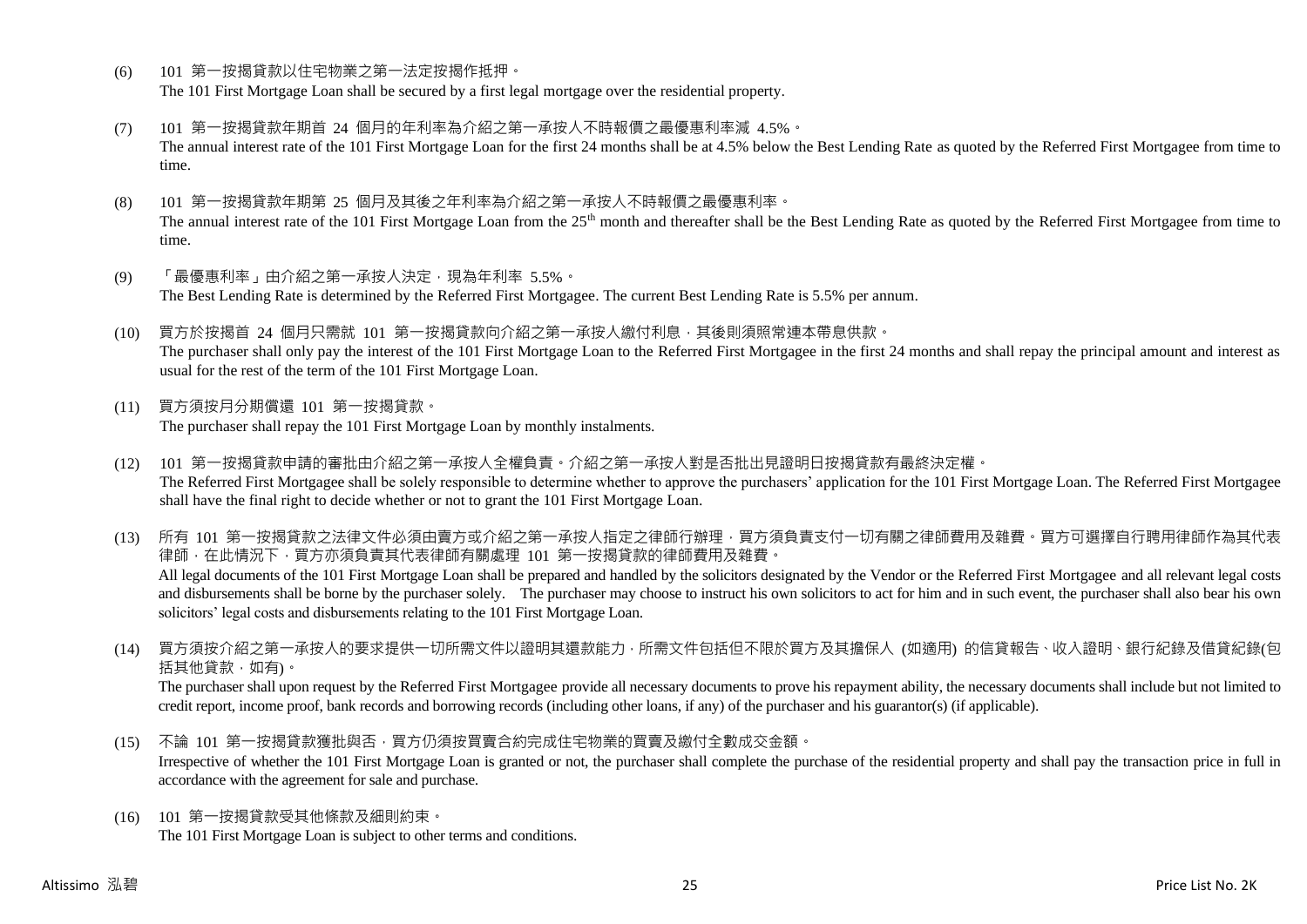(17) 101 第一按揭貸款純為介紹之第一承按人與買方之交易。買方與介紹之第一承按人之任何轇輵,一概與賣方及碧桂園(香港)地產代理有限公司無關。以上關於 101 第一按 揭貸款的資料不構成亦不能被視為賣方或任何其他人士就 101 第一按揭貸款作出的陳述、保證、承諾、要約或買賣合約之條款。賣方及碧桂園 ( 香港 ) 地產代理有限公司在任何情況 下均無需就 101 第一按揭貸款向買方承擔任何責任。

The 101 First Mortgage Loan is a transaction between the Referred First Mortgagee and the purchaser only. The Vendor and Country Garden (Hong Kong) Property Agency Limited shall not be involved in any dispute between the purchaser and the Referred First Mortgagee. The above information of the 101 First Mortgage Loan shall not be regarded as any representation, guarantee, warranty, offer or terms of the agreement for sale and purchase made by the Vendor or any other parties. Under no circumstance shall the Vendor and Country Garden (Hong Kong) Property Agency Limited be liable to the purchaser in respect of the 101 First Mortgage Loan.

(i) 101 第二按揭貸款 101 Second Mortgage Loan

### **只適用於成交金額不少於港幣 10,000,000 元,及選用第 (4)(i)(A) 段或第 (4)(i)(C5) 段之付款計劃。**

**Only applicable to the transaction price not less than HK\$10,000,000, and payment plans under paragraphs (4)(i)(A) or payment plans under paragraphs (4)(i)(C5) .**

### **只適用於屬自然人的買方。**

#### **Only applicable to purchasers who are natural persons.**

買方可向賣方介紹之財務機構或賣方指定的其它公司 (「介紹之第二承按人」) 申請最高達成交額之 15% 之第二按揭 (「101 第二按揭貸款」),基本條款如下:

The Purchaser may apply to the financial institution referred by the Vendor or any other company designated by the Vendor (the "Referred Second Mortgagee") for second mortgage with a maximum loan amount equivalent to 15% of the transaction price (the "101 Second Mortgage Loan"). The 101 Second Mortgage Loan and its application are subject to the following terms and conditions:

- (1) 買方必須於買賣合約內訂明的付清售價餘額之日前最少 75 日書面向介紹之第二承按人申請 101 第二按揭貸款。買方如欲申請 101 第二按揭貸款,需同時申請 101 第一 按揭貸款,即買方不可只申請 101 第二按揭貸款而不申請 101 第一按揭貸款。 The purchaser shall make a written application to the Referred Second Mortgagee for 101 Second Mortgage not less than 75 days before the date of settlement of the balance of the Purchase Price as specified in the agreement for sale and purchase. If the purchaser intends to apply for 101 Second Mortgage Loan, he must also apply for 101 First Mortgage Loan at the same time, that is to say, the purchaser cannot apply for 101 Second Mortgage Loan only but not applying for 101 First Mortgage Loan.
- (2) 101 第二按揭貸款的最高金額為成交金額的 15%,101 第一按揭貸款及 101 第二按揭貸款總金額不可超過有關住宅物業成交金額之 85%。介紹之第二承按人會因應買方及其 擔保人 (如適用) 的信貸評估,對實際批出予買方的貸款金額作出決定。 The maximum 101 Second Mortgage Loan amount shall be 15% of the transaction price, provided that the total loan amount of the 101 First Mortgage Loan and the 101 Second Mortgage Loan shall not exceed 85% of the transaction price of the relevant residential property. The Referred Second Mortgagee will decide the loan amount to be granted to the purchaser after considering the result of the credit assessment of the purchaser and his guarantor (if applicable).
- (3) 101 第二按揭貸款年期最長為 3 年。

The maximum tenor of the 101 Second Mortgage Loan shall be 3 years.

- (4) 101 第一按揭貸款及 101 第二按揭貸款申請將由有關承按機構獨立處理。 The applications for 101 First Mortgage Loan and the 101 Second Mortgage Loan will be processed by the relevant mortgagees independently.
- (5) 101 第二按揭貸款全期豁免利息。 The 101 Second Mortgage Loan shall be free of interest for the whole mortgage period.
- (6) 買方分 3 期支付 101 第二按揭貸款金額,所有期數金額均等。第 1 期於買方按買賣合約繳付成交金額餘額後 360 天內繳付,第 2 期於買方按買賣合約繳付成交金額餘額 後 720 天內繳付,最後一期於買方按買賣合約繳付成交金額餘額後 1,080 天內繳付。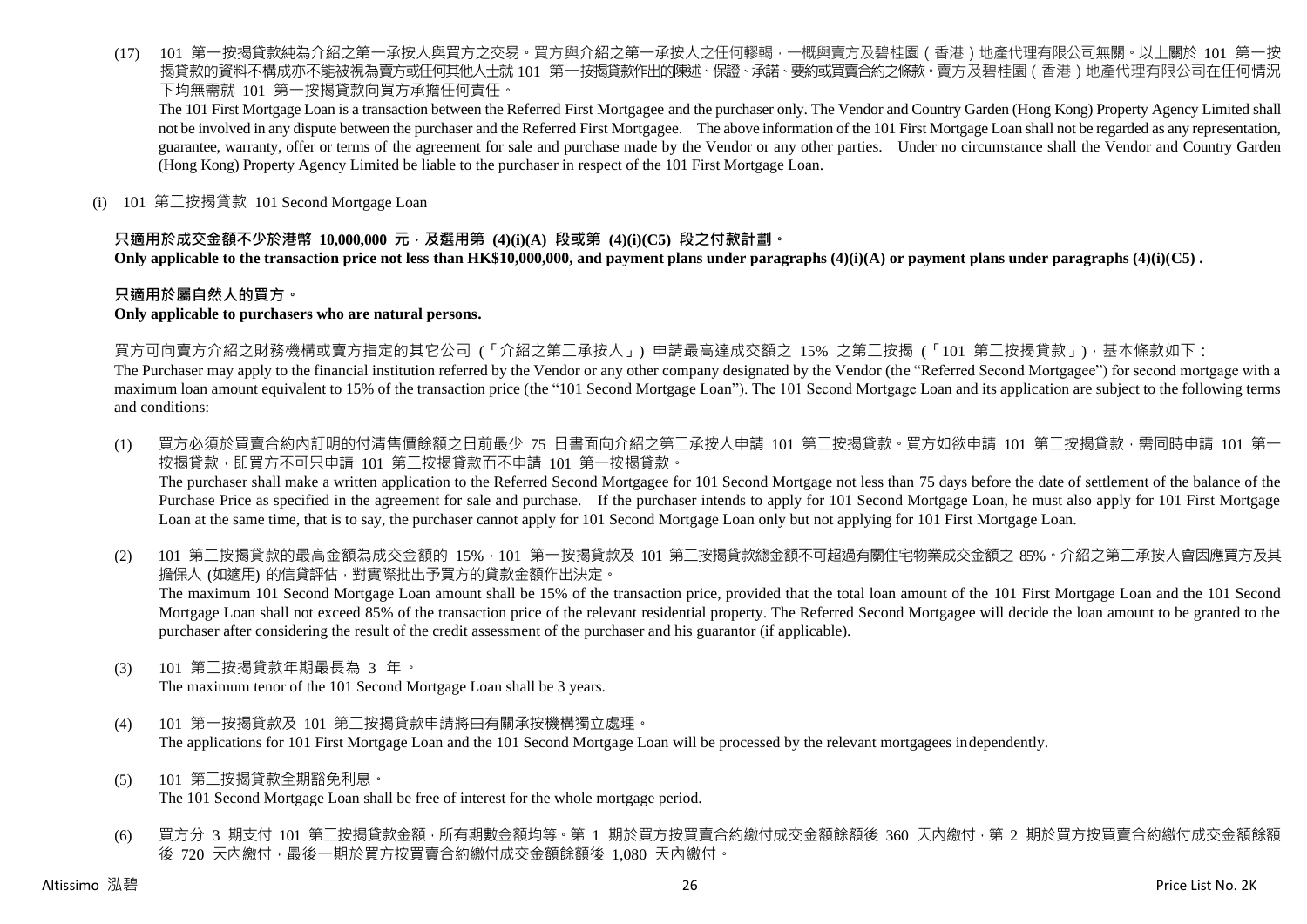The 101 Second Mortgage Loan amount shall be paid by the purchaser in 3 equal instalments. 1<sup>st</sup> instalment shall be paid by the purchaser within 360 days after the date of settlement of the balance of the transaction price as specified in the agreement for sale and purchase. The  $2<sup>nd</sup>$  instalment shall be paid by the purchaser within 720 days after the date of settlement of the balance of the transaction price as specified in the agreement for sale and purchase. The final instalment shall be paid by the purchaser within 1,080 days after the date of settlement of the balance of the transaction price as specified in the agreement for sale and purchase.

(7) 101 第二按揭第貸款申請的審批由介紹之第二承按人全權負責。介紹之第二承按人對是否批出 101 第二按揭貸款有最終決定權。

The Referred Second Mortgagee shall be solely responsible to determine whether to approve the purchasers' application for the 101 Second Mortgage Loan. The Referred Second Mortgagee shall have the final right to decide whether or not to grant the 101 Second Mortgage Loan.

- (8) 所有 101 第二按揭貸款之法律文件必須由賣方或介紹之第二承按人指定之律師行辦理,買方須負責支付一切有關之律師費用及雜費。買方可選擇自行聘用律師作為其代表 律師,在此情況下,買方亦須負責其代表律師有關處理 101 第二按揭貸款的律師費用及雜費。 All legal documents of the 101 Second Mortgage Loan shall be prepared and handled by the solicitors designated by the Vendor or the Referred Second Mortgagee and all relevant legal costs and disbursements shall be borne by the purchaser solely. The purchaser may choose to instruct his own solicitors to act for him and in such event, the purchaser shall also bear his own solicitors' legal costs and disbursements relating to the 101 Second Mortgage Loan.
- (9) 買方須按介紹之第二承按人的要求提供一切所需文件以證明其還款能力,所需文件包括但不限於買方及其擔保人 (如適用) 的信貸報告、收入證明、銀行紀錄及借貸紀錄 (包 括其他貸款,如有)。

The purchaser shall upon request by the Referred Second Mortgagee provide all necessary documents to prove his repayment ability, the necessary documents shall include but not limited to credit report, income proof, bank records and borrowing records (including other loans, if any) of the purchaser and his guarantor(s) (if applicable).

- (10) 不論 101 第二按揭貸款獲批與否,買方仍須按買賣合約完成住宅物業的買賣及繳付全數成交金額。 Irrespective of whether the 101 Second Mortgage Loan is granted or not, the purchaser shall complete the purchase of the residential property and shall pay the transaction price in full in accordance with the agreement for sale and purchase.
- (11) 101 第二按揭貸款受其他條款及細則約束。 The 101 Second Mortgage Loan is subject to other terms and conditions.
- (12) 101 第二按揭貸款純為介紹之第二承按人與買方之交易。買方與介紹之第二承按人之任何轇輵,一概與賣方及碧桂園(香港)地產代理有限公司無關。以上關於 101 第二按揭貸款的 資料不構成亦不能被視為賣方或任何其他人士就 101 第二按揭貸款作出的陳述、保證、承諾、要約或買賣合約之條款。賣方及碧桂園(香港)地產代理有限公司在任何情況下均無 需就 101 第二按揭貸款向買方承擔任何責任。

The 101 Second Mortgage Loan is a transaction between the Referred Second Mortgagee and the purchaser only. The Vendor and Country Garden (Hong Kong) Property Agency Limited shall not be involved in any dispute between the purchaser and the Referred Second Mortgagee. The above information of the 101 Second Mortgage Loan shall not be regarded as any representation, guarantee, warranty offer or terms of the agreement for sale and purchase made by the Vendor or any other parties. Under no circumstance shall the Vendor and Country Garden (Hong Kong) Property Agency Limited be liable to the purchaser in respect of the 101 Second Mortgage Loan.

# (iv) **誰人負責支付買賣該發展項目中的指明住宅物業的有關律師費及印花稅**

**Who is liable to pay the solicitors' fees and stamp duty in connection with the sale and purchase of a specified residential property in the Development**

(a) 如買方選用賣方代表律師處理買賣合約、按揭及轉讓契,賣方同意支付買賣合約及轉讓契兩項法律文件之律師費用。如買方選擇另聘代表律師處理買賣合約、按揭及轉 譲契,買方及賣方須各自負責有關買賣合約及轉讓契兩項法律文件之律師費用。

If the purchaser appoints the vendor's solicitors to handle the agreement for sale and purchase, mortgage and assignment, the vendor agrees to bear the legal cost of the agreement for sale and purchase and the assignment. If the purchaser chooses to instruct his own solicitors to handle the agreement for sale and purchase, mortgage or assignment, each of the vendor and purchaser shall pay his own solicitors' legal fees in respect of the agreement for sale and purchase and the assignment.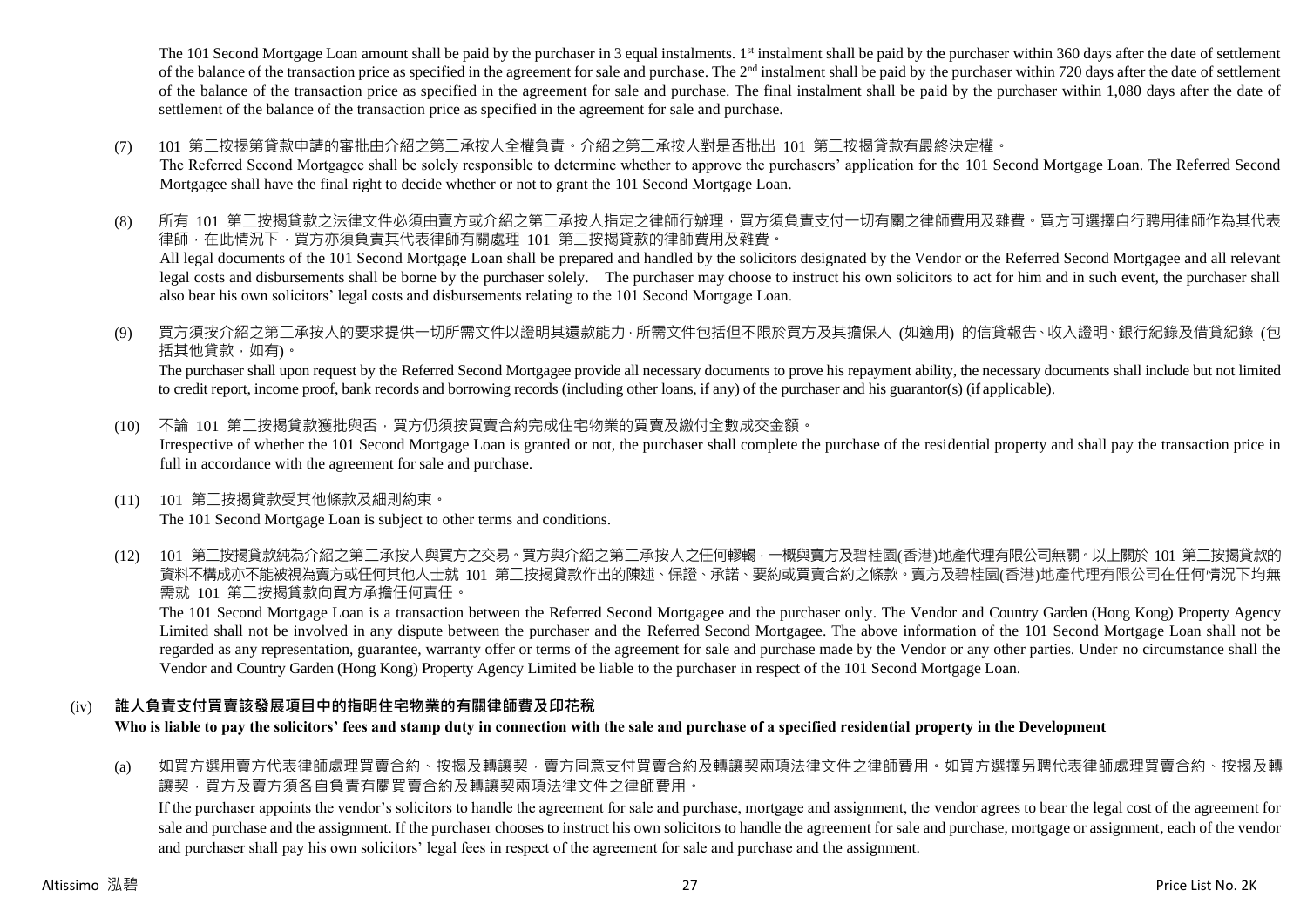(b) 買方須支付一概有關臨時買賣合約、買賣合約及轉讓契的印花稅(包括但不限於任何買方提名書或轉售(如有)的印花稅、額外印花稅、買家印花稅及任何與過期繳付任何 印花稅有關的罰款、利息及附加費等)。

All stamp duties on the preliminary agreement for sale and purchase, the agreement for sale and purchase and the assignment (including without limitation any stamp duty on, if any, nomination or sub-sale, any special stamp duty, any buyer's stamp duty and any penalty, interest and surcharge, etc. for late payment of any stamp duty) will be borne by the purchaser.

### (v) **買方須爲就買賣該發展項目中的指明住宅物業簽立任何文件而支付的費用**

#### **Any charges that are payable by a purchaser for execution of any document in relation to the sale and purchase of a specified residential property in the Development**

有關其他法律文件之律師費如:附加合約、買方提名書、有關樓宇交易之批地文件、大廈公契及其他樓契之核證費、查冊費、註冊費、圖則費及其他實際支出等等,均由買 方負責,一切有關按揭及其他費用均由買方負責。

All legal costs and charges in relation to other legal documents such as supplemental agreement, nomination, certifying fee for Government Lease, deed of mutual covenant and all other title documents, search fee, registration fee, plan fee and all other disbursements shall be borne by the purchaser. The purchase) shall also pay and bear the legal costs and disbursements in respect of any mortgage.

備註: 買方如因任何原因需更改支付條款,必須得賣方事先同意,並須向賣方繳付\$7,500 不可退還手續費及自付全部相關額外費用。

Remark: If a Purchaser would like to change the payment terms for whatever reasons, the prior consent of the Vendor must be obtained and a non-refundable administrative fee of \$7,500 shall be payable by the Purchaser to the Vendor and the Purchaser shall bear all related extra expenses.

#### (5) **賣方已委任地產代理在發展項目中的指明住宅物業的出售過程中行事:**

#### **The vendor has appointed estate agents to act in the sale of any specified residential property in the Development:**

賣方委任的代理: Agents appointed by the vendor:

中原地產代理有限公司 Centaline Property Agency Limited

美聯物業代理有限公司 Midland Realty International Limited

利嘉閣地產有限公司 Ricacorp Properties Limited

香港置業(地產代理)有限公司 Hong Kong Property Services (Agency) Limited

世紀 21 集團有限公司及旗下特許經營商 Century 21 Group Limited and Franchisees

香港地產代理商總會有限公司及其特許會員 Hong Kong Real Estate Agencies General Association Limited and Chartered Members